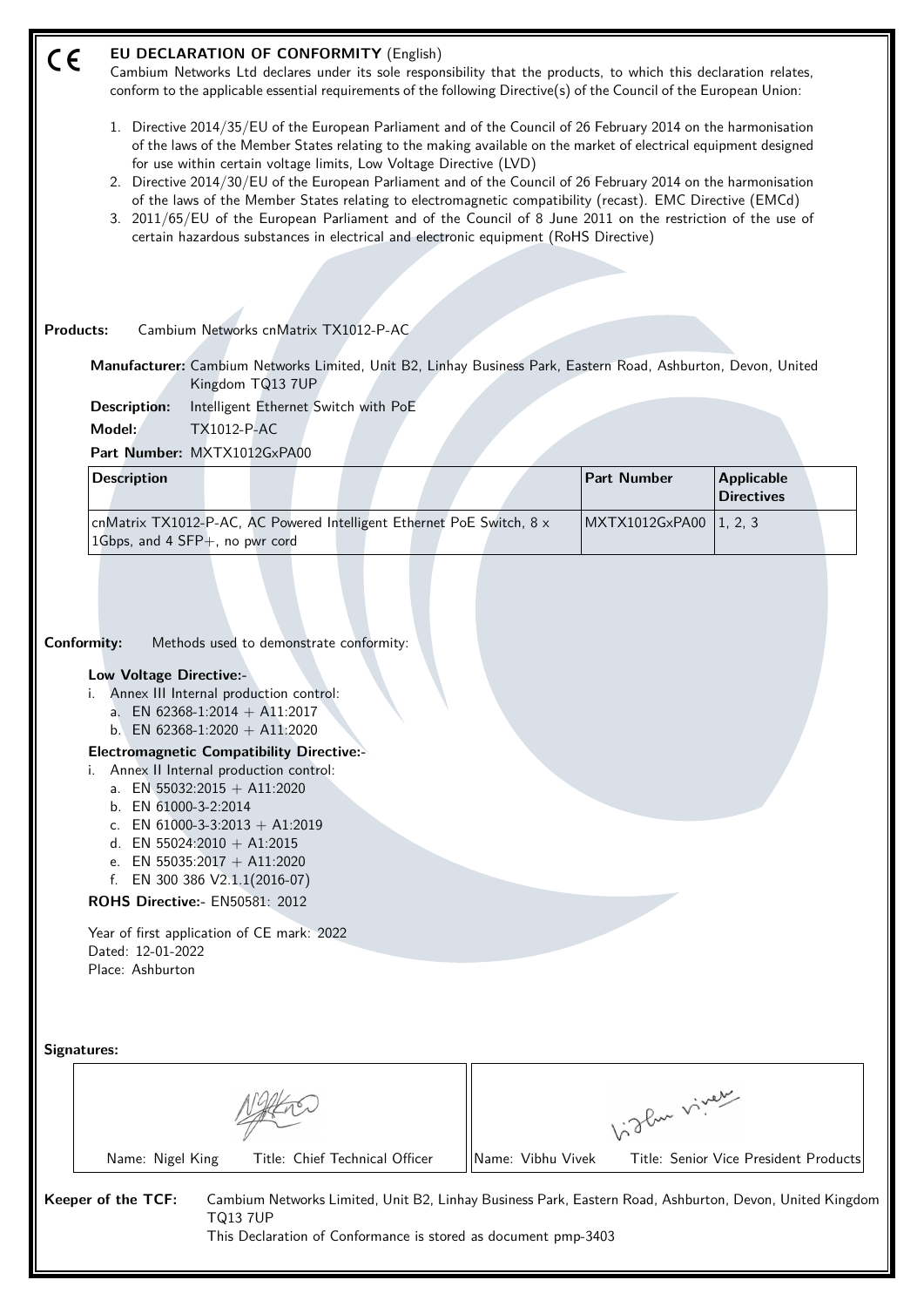| CE       |                                                                                                                                                                                                                                                                                                                                                                                                                                                                                                                                                                                                                                                    | EU IZJAVA O SUKLADNOSTI (Hrvatska) (Croatia)<br>Cambium Networks Ltd izjavljuje pod isključivom odgovornošću da se proizvodi na koje se odnosi ova izjava u skladu<br>s važećim bitnim zahtjevima sljedeće Direktive Vijeće Europske unije:                                                                                                                                                                                                                                                                                                      |                   |                  | HR                                    |  |  |  |  |
|----------|----------------------------------------------------------------------------------------------------------------------------------------------------------------------------------------------------------------------------------------------------------------------------------------------------------------------------------------------------------------------------------------------------------------------------------------------------------------------------------------------------------------------------------------------------------------------------------------------------------------------------------------------------|--------------------------------------------------------------------------------------------------------------------------------------------------------------------------------------------------------------------------------------------------------------------------------------------------------------------------------------------------------------------------------------------------------------------------------------------------------------------------------------------------------------------------------------------------|-------------------|------------------|---------------------------------------|--|--|--|--|
|          | 1. Direktiva 2014/35 / EU Europskog parlamenta i Vijeća od 26. veljače 2014. o usklađivanju zakona država<br>članica o stavljanju na tržište električne opreme namijenjene za uporabu unutar određenih naponskih granica,<br>Direktivu o niskom naponu (LVD)<br>2. Direktiva 2014/30 / EU Europskog parlamenta i Vijeća od 26. veljače 2014. o usklađivanju zakona država<br>članica koje se odnose na elektromagnetsku kompatibilnost (preinačeno). EMC direktiva (EMCd)<br>3. 2011/65/EU Europskog parlamenta i Vijeća od 8. lipnja 2011. o ograničenju uporabe određenih opasnih tvari<br>u električnoj i elektroničkoj opremi (RoHS Directive) |                                                                                                                                                                                                                                                                                                                                                                                                                                                                                                                                                  |                   |                  |                                       |  |  |  |  |
|          |                                                                                                                                                                                                                                                                                                                                                                                                                                                                                                                                                                                                                                                    |                                                                                                                                                                                                                                                                                                                                                                                                                                                                                                                                                  |                   |                  |                                       |  |  |  |  |
|          | Proizvodi:                                                                                                                                                                                                                                                                                                                                                                                                                                                                                                                                                                                                                                         | Cambium Networks cnMatrix TX1012-P-AC                                                                                                                                                                                                                                                                                                                                                                                                                                                                                                            |                   |                  |                                       |  |  |  |  |
|          | Proizvođač:                                                                                                                                                                                                                                                                                                                                                                                                                                                                                                                                                                                                                                        | Cambium Networks Limited, Unit B2, Linhay Business Park, Eastern Road, Ashburton, Devon, United<br>Kingdom TQ13 7UP                                                                                                                                                                                                                                                                                                                                                                                                                              |                   |                  |                                       |  |  |  |  |
|          | Opis:<br>Model:                                                                                                                                                                                                                                                                                                                                                                                                                                                                                                                                                                                                                                    | Inteligentni Ethernet prekidač s PoE<br><b>TX1012-P-AC</b>                                                                                                                                                                                                                                                                                                                                                                                                                                                                                       |                   |                  |                                       |  |  |  |  |
|          |                                                                                                                                                                                                                                                                                                                                                                                                                                                                                                                                                                                                                                                    | Brojevi dijelova: MXTX1012GxPA00                                                                                                                                                                                                                                                                                                                                                                                                                                                                                                                 |                   |                  |                                       |  |  |  |  |
|          | Opis                                                                                                                                                                                                                                                                                                                                                                                                                                                                                                                                                                                                                                               |                                                                                                                                                                                                                                                                                                                                                                                                                                                                                                                                                  |                   | Brojevi dijelova | Primjenjive<br>smjernice              |  |  |  |  |
|          | 1Gbps, and 4 SFP+, no pwr cord                                                                                                                                                                                                                                                                                                                                                                                                                                                                                                                                                                                                                     | cnMatrix TX1012-P-AC, AC Powered Intelligent Ethernet PoE Switch, 8 x                                                                                                                                                                                                                                                                                                                                                                                                                                                                            |                   | MXTX1012GxPA00   | 1, 2, 3                               |  |  |  |  |
|          | Konformizam:<br>b. EN 61000-3-2:2014<br>Datiran: 12-01-2022<br>Mjesto: Ashburton                                                                                                                                                                                                                                                                                                                                                                                                                                                                                                                                                                   | Metode koje se koriste za dokazivanje sukladnosti:<br>Direktiva o niskonaponskoj opremi:-<br>Prilog III. Interna kontrola proizvodnje:<br>a. EN 62368-1:2014 + A11:2017<br>b. EN 62368-1:2020 + A11:2020<br>Direktiva o elektromagnetskoj kompatibilnosti:-<br>Prilog II. Interna kontrola proizvodnje:<br>a. EN 55032:2015 + A11:2020<br>c. EN 61000-3-3:2013 + A1:2019<br>d. EN 55024:2010 + A1:2015<br>e. EN 55035:2017 + A11:2020<br>f. EN 300 386 V2.1.1(2016-07)<br>ROHS smjernica:- EN50581: 2012<br>Godina prve primjene oznake CE: 2022 |                   |                  |                                       |  |  |  |  |
| Potpisi: |                                                                                                                                                                                                                                                                                                                                                                                                                                                                                                                                                                                                                                                    |                                                                                                                                                                                                                                                                                                                                                                                                                                                                                                                                                  |                   | higher viney     |                                       |  |  |  |  |
|          | Name: Nigel King                                                                                                                                                                                                                                                                                                                                                                                                                                                                                                                                                                                                                                   | Title: Chief Technical Officer                                                                                                                                                                                                                                                                                                                                                                                                                                                                                                                   | Name: Vibhu Vivek |                  | Title: Senior Vice President Products |  |  |  |  |
|          | Čuvar TCF-a:<br>7UP                                                                                                                                                                                                                                                                                                                                                                                                                                                                                                                                                                                                                                | Cambium Networks Limited, Unit B2, Linhay Business Park, Eastern Road, Ashburton, Devon, United Kingdom TQ13<br>Ova Izjava o sukladnosti pohranjena je kao dokument pmp-3403                                                                                                                                                                                                                                                                                                                                                                     |                   |                  |                                       |  |  |  |  |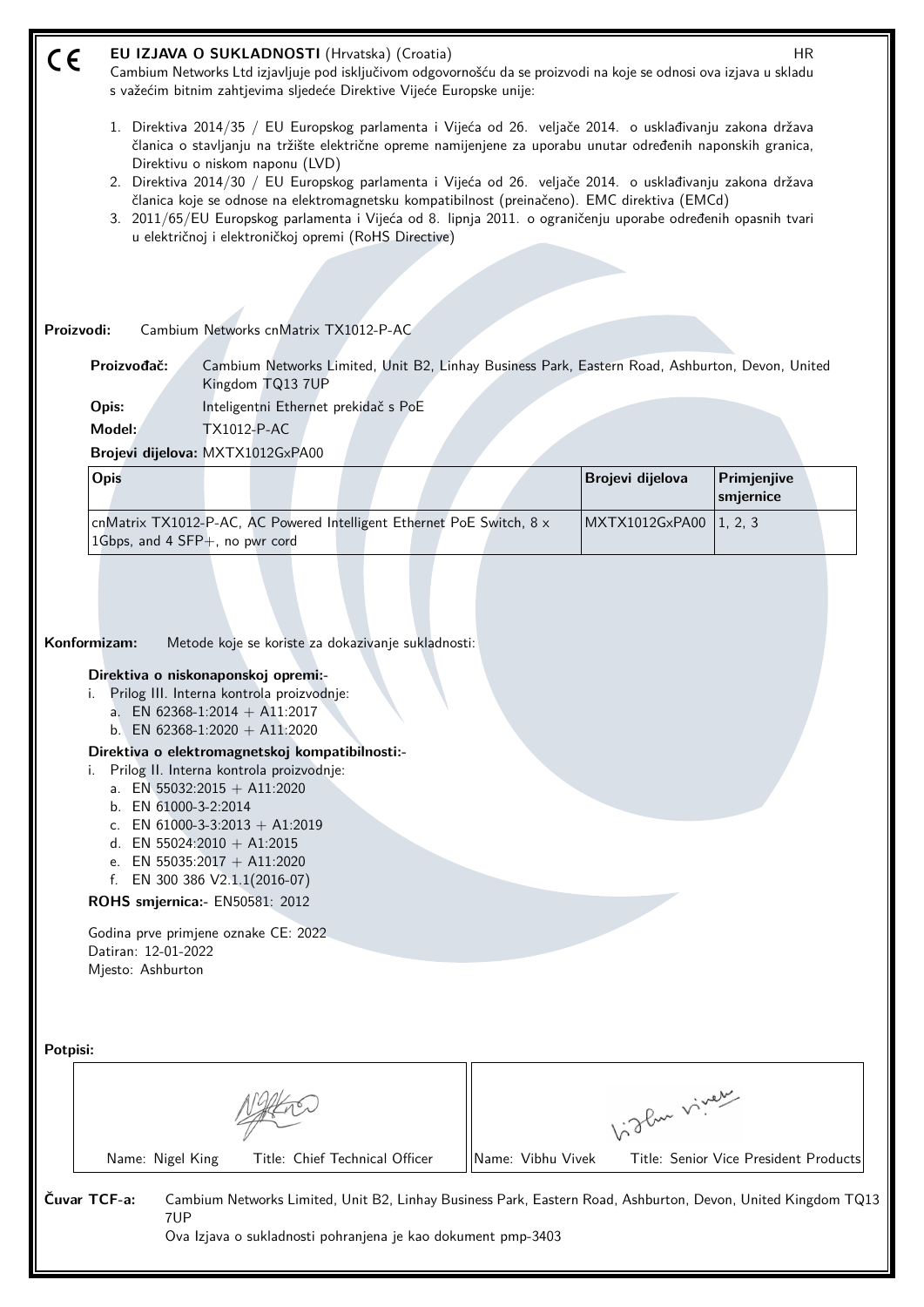| CE       | EU PROHLÁŠENÍ O SHODĚ (Tjeck) (Czech Republic)<br>Cambium Networks Ltd prohlašuje na svou výhradní odpovědnost, že výrobky, na něž se toto prohlášení vztahuje,<br>splňují platné základní požadavky následující směrnice (směrnic) Rady Evropské unie:                                                                                                                                                                                                                                                                                                                                                                                                                                                                           |                   |                | CZ                                    |
|----------|-----------------------------------------------------------------------------------------------------------------------------------------------------------------------------------------------------------------------------------------------------------------------------------------------------------------------------------------------------------------------------------------------------------------------------------------------------------------------------------------------------------------------------------------------------------------------------------------------------------------------------------------------------------------------------------------------------------------------------------|-------------------|----------------|---------------------------------------|
|          | 1. Směrnice Evropského parlamentu a Rady 2014/35 / EU ze dne 26. února 2014 o harmonizaci právních předpisů<br>členských států týkajících se zpřístupnění elektrických zařízení určených pro použití v určitých mezích napětí na<br>trhu, směrnice o nízkém napětí (LVD)<br>2. Směrnice Evropského parlamentu a Rady 2014/30 / EU ze dne 26. února 2014 o harmonizaci právních předpisů<br>členských států týkajících se elektromagnetické kompatibility (přepracované znění). Směrnice EMC (EMCd)<br>3. 2011/65/EU Evropského parlamentu a Rady ze dne 8. června 2011 o omezení používání některých nebezpečných<br>látek v elektrických a elektronických zařízeních (směrnice o omezení používání některých nebezpečných látek) |                   |                |                                       |
|          |                                                                                                                                                                                                                                                                                                                                                                                                                                                                                                                                                                                                                                                                                                                                   |                   |                |                                       |
| Produkt: | Cambium Networks cnMatrix TX1012-P-AC                                                                                                                                                                                                                                                                                                                                                                                                                                                                                                                                                                                                                                                                                             |                   |                |                                       |
|          |                                                                                                                                                                                                                                                                                                                                                                                                                                                                                                                                                                                                                                                                                                                                   |                   |                |                                       |
|          | Výrobce:<br>Cambium Networks Limited, Unit B2, Linhay Business Park, Eastern Road, Ashburton, Devon, United<br>Kingdom TQ13 7UP                                                                                                                                                                                                                                                                                                                                                                                                                                                                                                                                                                                                   |                   |                |                                       |
|          | Inteligentní ethernetový přepínač s PoE<br>Popis:                                                                                                                                                                                                                                                                                                                                                                                                                                                                                                                                                                                                                                                                                 |                   |                |                                       |
|          | Modelka:<br><b>TX1012-P-AC</b>                                                                                                                                                                                                                                                                                                                                                                                                                                                                                                                                                                                                                                                                                                    |                   |                |                                       |
|          | Čísla součástí: MXTX1012GxPA00                                                                                                                                                                                                                                                                                                                                                                                                                                                                                                                                                                                                                                                                                                    |                   |                |                                       |
|          | <b>Popis</b>                                                                                                                                                                                                                                                                                                                                                                                                                                                                                                                                                                                                                                                                                                                      |                   | Čísla součástí | Platné směrnice                       |
|          | cnMatrix TX1012-P-AC, AC Powered Intelligent Ethernet PoE Switch, 8 x<br>1Gbps, and 4 SFP+, no pwr cord                                                                                                                                                                                                                                                                                                                                                                                                                                                                                                                                                                                                                           |                   | MXTX1012GxPA00 | 1, 2, 3                               |
| Souladu: | Metody používané k prokázání shody:<br>Směrnice pro nízké napětí:-<br>Příloha III Interní kontrola výroby:<br>a. EN 62368-1:2014 + A11:2017<br>EN 62368-1:2020 + A11:2020<br>b.<br>Směrnice o elektromagnetické kompatibilitě:-<br>Příloha II Interní kontrola výroby:<br>i.<br>a. EN 55032:2015 + A11:2020<br>b. EN 61000-3-2:2014<br>c. EN 61000-3-3:2013 + A1:2019<br>d. EN 55024:2010 + A1:2015<br>e. EN 55035:2017 + A11:2020<br>EN 300 386 V2.1.1(2016-07)<br>f.<br>Směrnice ROHS:- EN50581: 2012<br>Rok první aplikace značky CE: 2022<br>S daty: 12-01-2022<br>Místo: Ashburton                                                                                                                                           |                   |                |                                       |
| Podpisy: |                                                                                                                                                                                                                                                                                                                                                                                                                                                                                                                                                                                                                                                                                                                                   |                   |                |                                       |
|          |                                                                                                                                                                                                                                                                                                                                                                                                                                                                                                                                                                                                                                                                                                                                   |                   | Like viney     |                                       |
|          | Title: Chief Technical Officer<br>Name: Nigel King                                                                                                                                                                                                                                                                                                                                                                                                                                                                                                                                                                                                                                                                                | Name: Vibhu Vivek |                | Title: Senior Vice President Products |
|          | <b>Strážce TCF:</b><br>Cambium Networks Limited, Unit B2, Linhay Business Park, Eastern Road, Ashburton, Devon, United Kingdom TQ13<br>7UP<br>Toto prohlášení o shodě je uloženo jako dokument pmp-3403                                                                                                                                                                                                                                                                                                                                                                                                                                                                                                                           |                   |                |                                       |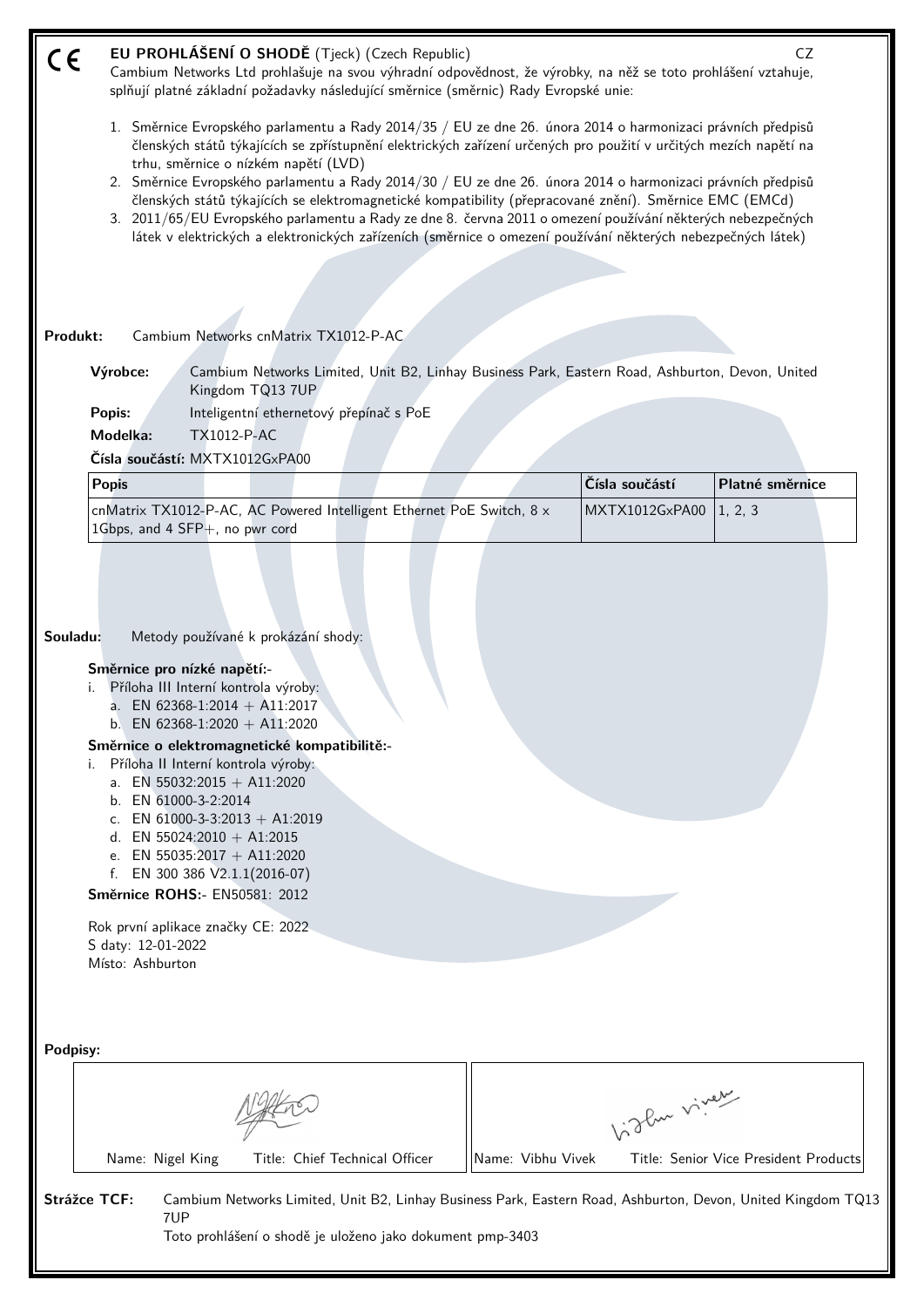| $\epsilon$ | EU-OVERENSSTEMMELSESERKLÆRING (Dansk) (Denmark)<br>DK<br>Cambium Networks Ltd erklærer på eget ansvar, at de produkter, som denne erklæring vedrører, overholder de<br>gældende væsentlige krav i følgende direktiv (er) i Rådet for Den Europæiske Union:                                                                                                                                                                                                                                                                                                                                                                                                       |                   |                     |                                       |  |  |  |  |  |
|------------|------------------------------------------------------------------------------------------------------------------------------------------------------------------------------------------------------------------------------------------------------------------------------------------------------------------------------------------------------------------------------------------------------------------------------------------------------------------------------------------------------------------------------------------------------------------------------------------------------------------------------------------------------------------|-------------------|---------------------|---------------------------------------|--|--|--|--|--|
|            | 1. Europa-Parlamentets og Rådets direktiv 2014/35 / EU af 26. februar 2014 om harmonisering af medlemsstaternes<br>lovgivning om markedsføring af elektrisk materiel bestemt til anvendelse inden for bestemte spændingsgrænser,<br>lavspændingsdirektivet (LVD)<br>2. Europa-Parlamentets og Rådets direktiv 2014/30 / EU af 26. februar 2014 om harmonisering af medlemsstaternes<br>lovgivning om elektromagnetisk kompatibilitet (omarbejdning). EMC-direktivet (EMCd)<br>3. 2011/65/EU Europa-Parlamentets og Rådets afgørelse af 8. juni 2011 om begrænsning af anvendelsen af visse<br>farlige stoffer i elektrisk og elektronisk udstyr (RoHS Directive) |                   |                     |                                       |  |  |  |  |  |
|            |                                                                                                                                                                                                                                                                                                                                                                                                                                                                                                                                                                                                                                                                  |                   |                     |                                       |  |  |  |  |  |
|            |                                                                                                                                                                                                                                                                                                                                                                                                                                                                                                                                                                                                                                                                  |                   |                     |                                       |  |  |  |  |  |
|            | Produkter:<br>Cambium Networks cnMatrix TX1012-P-AC                                                                                                                                                                                                                                                                                                                                                                                                                                                                                                                                                                                                              |                   |                     |                                       |  |  |  |  |  |
|            | <b>Fabrikant:</b><br>Cambium Networks Limited, Unit B2, Linhay Business Park, Eastern Road, Ashburton, Devon, United<br>Kingdom TQ13 7UP                                                                                                                                                                                                                                                                                                                                                                                                                                                                                                                         |                   |                     |                                       |  |  |  |  |  |
|            | Intelligent Ethernet-switch med PoE<br><b>Beskrivelse:</b><br>Model:<br><b>TX1012-P-AC</b>                                                                                                                                                                                                                                                                                                                                                                                                                                                                                                                                                                       |                   |                     |                                       |  |  |  |  |  |
|            | Artikelnumre: MXTX1012GxPA00                                                                                                                                                                                                                                                                                                                                                                                                                                                                                                                                                                                                                                     |                   |                     |                                       |  |  |  |  |  |
|            | <b>Beskrivelse</b>                                                                                                                                                                                                                                                                                                                                                                                                                                                                                                                                                                                                                                               |                   | <b>Artikelnumre</b> | Gældende direktiver                   |  |  |  |  |  |
|            | cnMatrix TX1012-P-AC, AC Powered Intelligent Ethernet PoE Switch, 8 x<br>1Gbps, and 4 SFP+, no pwr cord                                                                                                                                                                                                                                                                                                                                                                                                                                                                                                                                                          |                   | MXTX1012GxPA00      | 1, 2, 3                               |  |  |  |  |  |
|            | Overensstemmelse:<br>Metoder der anvendes til at påvise overensstemmelse:<br>Lavspændingsdirektivet:-<br>i. Bilag III Intern produktionskontrol:<br>a. EN 62368-1:2014 + A11:2017<br>b. EN 62368-1:2020 + A11:2020<br>Direktivet om elektromagnetisk kompatibilitet:-<br>Bilag II Intern produktionskontrol:<br>a. EN 55032:2015 + A11:2020<br>b. EN 61000-3-2:2014<br>c. EN 61000-3-3:2013 + A1:2019<br>d. EN 55024:2010 + A1:2015<br>e. EN 55035:2017 + A11:2020<br>f. EN 300 386 $V2.1.1(2016-07)$<br>ROHS-direktivet:- EN50581: 2012<br>År for første ansøgning om CE-mærkning: 2022<br>Dateret: 12-01-2022<br>Placere: Ashburton                            |                   |                     |                                       |  |  |  |  |  |
|            | Underskrifter:                                                                                                                                                                                                                                                                                                                                                                                                                                                                                                                                                                                                                                                   |                   | birthe viver        |                                       |  |  |  |  |  |
|            | Title: Chief Technical Officer<br>Name: Nigel King                                                                                                                                                                                                                                                                                                                                                                                                                                                                                                                                                                                                               | Name: Vibhu Vivek |                     | Title: Senior Vice President Products |  |  |  |  |  |
|            | Keeper af TCF:<br>Cambium Networks Limited, Unit B2, Linhay Business Park, Eastern Road, Ashburton, Devon, United Kingdom<br><b>TQ13 7UP</b><br>Denne overensstemmelseserklæring er gemt som dokument pmp-3403                                                                                                                                                                                                                                                                                                                                                                                                                                                   |                   |                     |                                       |  |  |  |  |  |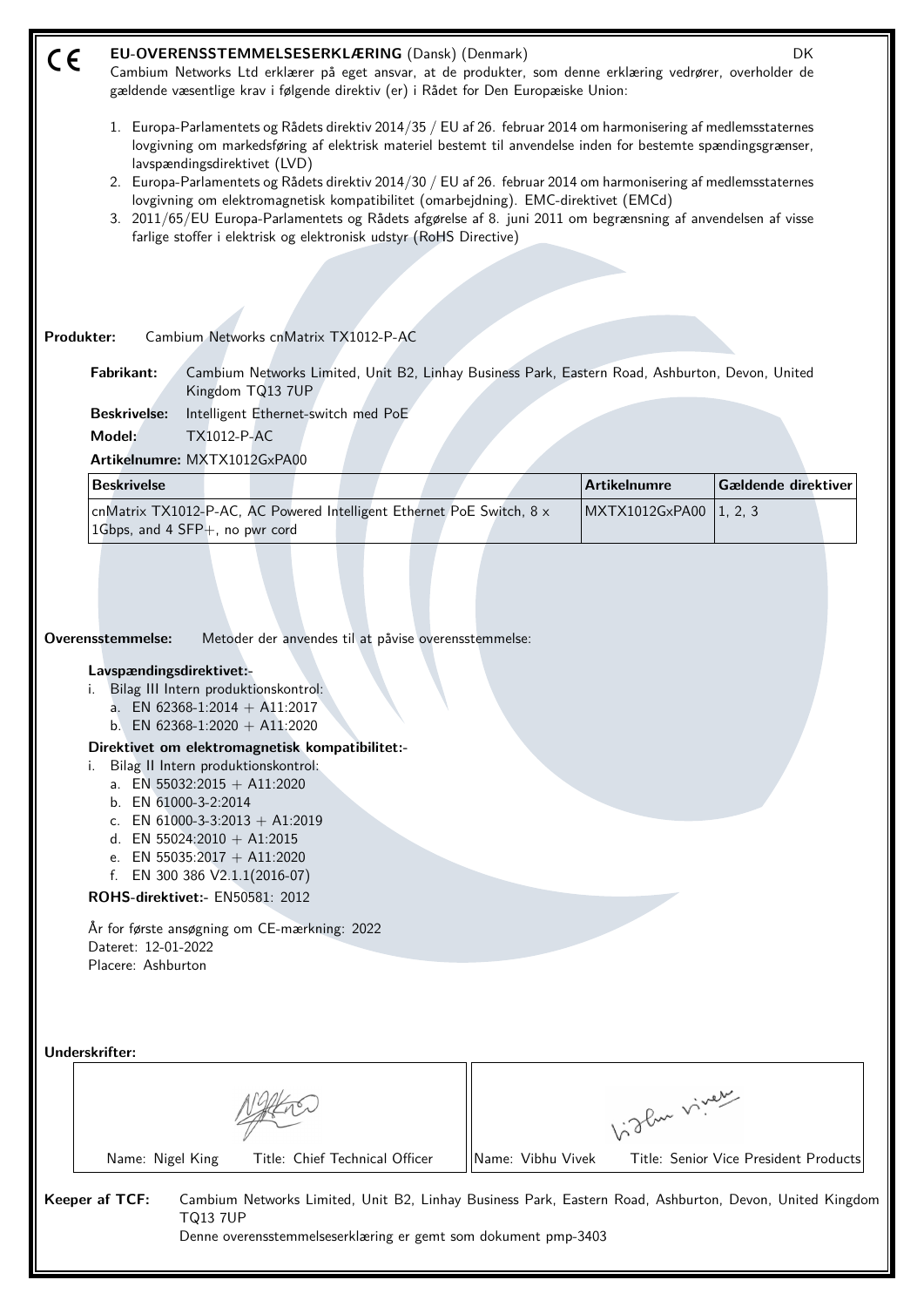| C€ | EU-KONFORMITÄTSERKLÄRUNG (Deutch) (Germany, Austria, Lichenstein, Switzerland)<br>DE AT LI CH<br>Cambium Networks Ltd erklärt in alleiniger Verantwortung, dass die Produkte, auf die sich diese Erklärung bezieht,<br>den geltenden grundlegenden Anforderungen der folgenden Richtlinie (n) des Rat der Europäischen Union:                                                                                                                                                                                                                                                                                                                                                                                                                                                                  |  |  |  |  |  |  |  |  |
|----|------------------------------------------------------------------------------------------------------------------------------------------------------------------------------------------------------------------------------------------------------------------------------------------------------------------------------------------------------------------------------------------------------------------------------------------------------------------------------------------------------------------------------------------------------------------------------------------------------------------------------------------------------------------------------------------------------------------------------------------------------------------------------------------------|--|--|--|--|--|--|--|--|
|    | 1. Richtlinie 2014/35 / EU des Europäischen Parlaments und des Rates vom 26. Februar 2014 zur Angleichung<br>der Rechtsvorschriften der Mitgliedstaaten über die Bereitstellung von elektrischen Geräten, die zur Verwendung<br>innerhalb bestimmter Spannungsgrenzen bestimmt sind, auf dem Markt, Niederspannungsrichtlinie (LVD)<br>2. Richtlinie 2014/30 / EU des Europäischen Parlaments und des Rates vom 26. Februar 2014 zur Angleichung<br>der Rechtsvorschriften der Mitgliedstaaten über die elektromagnetische Verträglichkeit (Neufassung). EMV-<br>Richtlinie (EMV-Richtlinie)<br>3. 2011/65/EU des Europäischen Parlaments und des Rates vom 8. Juni 2011 zur Beschränkung der Verwendung<br>bestimmter gefährlicher Stoffe in Elektro- und Elektronikgeräten (RoHS-Richtlinie) |  |  |  |  |  |  |  |  |
|    |                                                                                                                                                                                                                                                                                                                                                                                                                                                                                                                                                                                                                                                                                                                                                                                                |  |  |  |  |  |  |  |  |
|    | Cambium Networks cnMatrix TX1012-P-AC<br>Produkte:                                                                                                                                                                                                                                                                                                                                                                                                                                                                                                                                                                                                                                                                                                                                             |  |  |  |  |  |  |  |  |
|    | Hersteller:<br>Cambium Networks Limited, Unit B2, Linhay Business Park, Eastern Road, Ashburton, Devon, United<br>Kingdom TQ13 7UP                                                                                                                                                                                                                                                                                                                                                                                                                                                                                                                                                                                                                                                             |  |  |  |  |  |  |  |  |
|    | Beschreibung: Intelligenter Ethernet-Switch mit PoE                                                                                                                                                                                                                                                                                                                                                                                                                                                                                                                                                                                                                                                                                                                                            |  |  |  |  |  |  |  |  |
|    | Modell:<br><b>TX1012-P-AC</b><br>Teilnummern: MXTX1012GxPA00                                                                                                                                                                                                                                                                                                                                                                                                                                                                                                                                                                                                                                                                                                                                   |  |  |  |  |  |  |  |  |
|    | <b>Teilnummern</b><br>Anwendbare<br><b>Beschreibung</b>                                                                                                                                                                                                                                                                                                                                                                                                                                                                                                                                                                                                                                                                                                                                        |  |  |  |  |  |  |  |  |
|    | <b>Richtlinien</b>                                                                                                                                                                                                                                                                                                                                                                                                                                                                                                                                                                                                                                                                                                                                                                             |  |  |  |  |  |  |  |  |
|    | cnMatrix TX1012-P-AC, AC Powered Intelligent Ethernet PoE Switch, 8 x<br>MXTX1012GxPA00<br>1, 2, 3<br>1Gbps, and 4 SFP+, no pwr cord                                                                                                                                                                                                                                                                                                                                                                                                                                                                                                                                                                                                                                                           |  |  |  |  |  |  |  |  |
|    | Konformität:<br>Methoden zum Nachweis der Konformität:<br>Niederspannungsrichtlinie:-<br>nhang III Interne Produktionskontrolleg:<br>i.<br>a. EN 62368-1:2014 + A11:2017<br>b. EN 62368-1:2020 + A11:2020<br>Richtlinie zur elektromagnetischen Verträglichkeit:-<br>Anhang II Interne Produktionskontrolle:<br>i.<br>a. EN 55032:2015 + A11:2020<br>b. EN 61000-3-2:2014<br>c. EN 61000-3-3:2013 + A1:2019<br>d. EN 55024:2010 + A1:2015<br>e. EN 55035:2017 + A11:2020<br>f. EN 300 386 $V2.1.1(2016-07)$<br>ROHS-Richtlinie:- EN50581: 2012<br>År for første ansøgning om CE-mærkning: 2022<br>Datiert: 12-01-2022<br>Ort: Ashburton                                                                                                                                                        |  |  |  |  |  |  |  |  |
|    | Unterschriften:                                                                                                                                                                                                                                                                                                                                                                                                                                                                                                                                                                                                                                                                                                                                                                                |  |  |  |  |  |  |  |  |
|    | birthe vivey                                                                                                                                                                                                                                                                                                                                                                                                                                                                                                                                                                                                                                                                                                                                                                                   |  |  |  |  |  |  |  |  |
|    | Title: Chief Technical Officer<br>Name: Vibhu Vivek<br>Name: Nigel King<br>Title: Senior Vice President Products                                                                                                                                                                                                                                                                                                                                                                                                                                                                                                                                                                                                                                                                               |  |  |  |  |  |  |  |  |
|    | Hüter des TCF:<br>Cambium Networks Limited, Unit B2, Linhay Business Park, Eastern Road, Ashburton, Devon, United Kingdom<br><b>TQ13 7UP</b><br>Diese Konformitätserklärung ist als Dokument gespeichert pmp-3403                                                                                                                                                                                                                                                                                                                                                                                                                                                                                                                                                                              |  |  |  |  |  |  |  |  |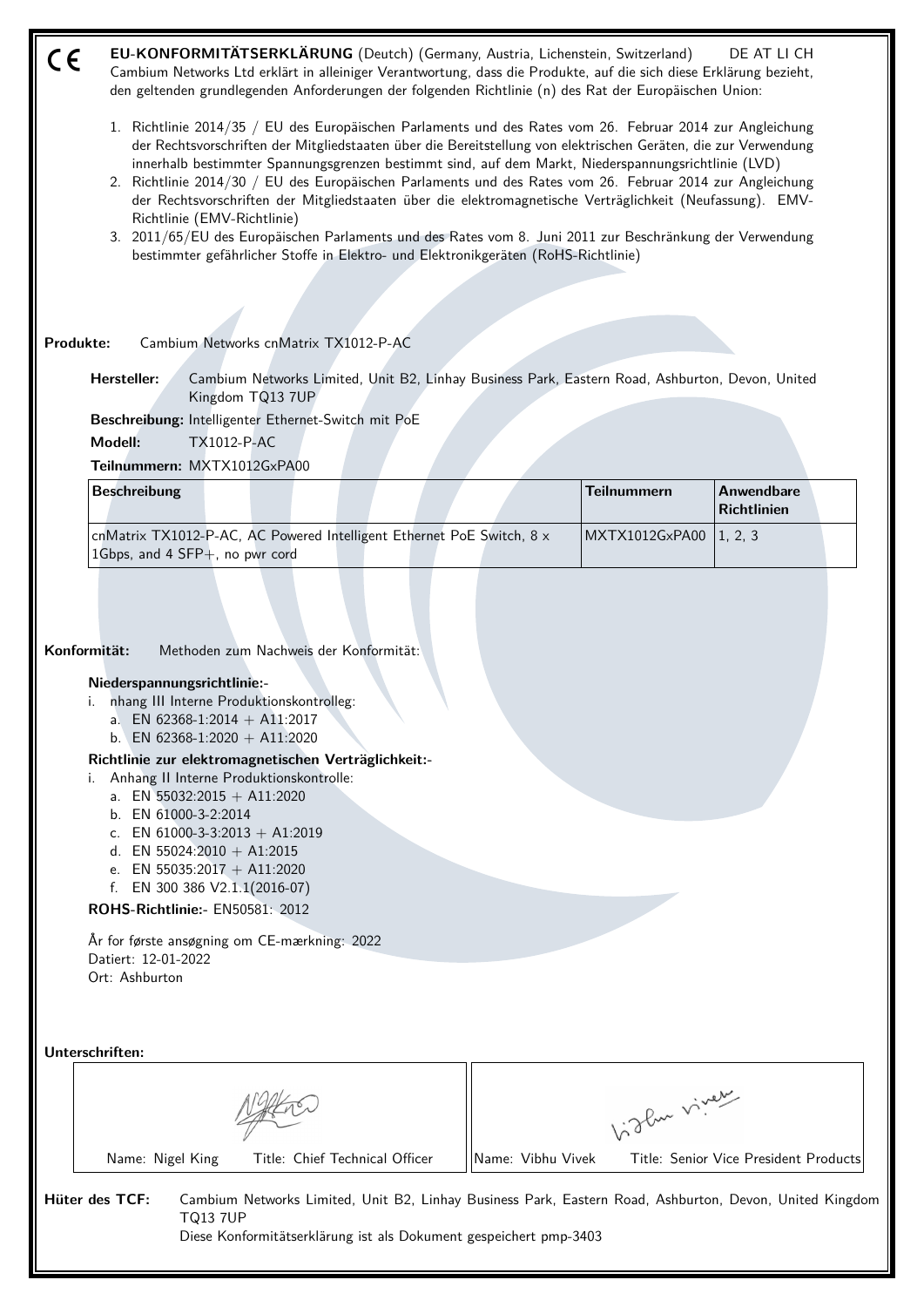| CE           |                                                                                             |                                                                                           |                                                                                                                                                                                                                                                                                                                    | ELi VASTAVUSDEKLARATSIOON (Eesti) (Estonia)                                             |                   |                                                                                                                                                                                                                                                                                                                                       | EE                                                                                                           |
|--------------|---------------------------------------------------------------------------------------------|-------------------------------------------------------------------------------------------|--------------------------------------------------------------------------------------------------------------------------------------------------------------------------------------------------------------------------------------------------------------------------------------------------------------------|-----------------------------------------------------------------------------------------|-------------------|---------------------------------------------------------------------------------------------------------------------------------------------------------------------------------------------------------------------------------------------------------------------------------------------------------------------------------------|--------------------------------------------------------------------------------------------------------------|
|              |                                                                                             |                                                                                           |                                                                                                                                                                                                                                                                                                                    | Euroopa Ühenduste Nõukogu järgmise direktiivi (de) le Euroopa Liidu Nõukogu:            |                   | Cambium Networks Ltd deklareerib ainuisikuliselt, et tooted, millele käesolev deklaratsioon on seotud, vastavad                                                                                                                                                                                                                       |                                                                                                              |
|              |                                                                                             |                                                                                           | tamist, Madalpingeseadmete direktiiv (LVD)                                                                                                                                                                                                                                                                         |                                                                                         |                   | 1. Euroopa Parlamendi ja nõukogu direktiiv 2014/35 / EL, 26. veebruar 2014, mis käsitleb teatavates pingeva-<br>hemikes kasutatavaid elektriseadmeid turul kättesaadavaks tegemist käsitlevate liikmesriikide õigusaktide ühtlus-                                                                                                     |                                                                                                              |
|              |                                                                                             |                                                                                           |                                                                                                                                                                                                                                                                                                                    |                                                                                         |                   | 2. Euroopa Parlamendi ja nõukogu direktiiv 2014/30 / EL, 26. veebruar 2014, elektromagnetilist ühilduvust käsitl-<br>evate liikmesriikide õigusaktide ühtlustamise kohta (uuestisõnastamine). EMC direktiiv (EMCd)<br>3. 2011/65/EU Euroopa Parlamendi ja nõukogu otsus, 8. juuni 2011, teatavate ohtlike ainete kasutamise piiramise |                                                                                                              |
|              |                                                                                             |                                                                                           |                                                                                                                                                                                                                                                                                                                    | kohta elektri- ja elektroonikaseadmetes (ohtlike ainete kasutamise piiramise direktiiv) |                   |                                                                                                                                                                                                                                                                                                                                       |                                                                                                              |
|              |                                                                                             |                                                                                           |                                                                                                                                                                                                                                                                                                                    |                                                                                         |                   |                                                                                                                                                                                                                                                                                                                                       |                                                                                                              |
| Tooted:      |                                                                                             |                                                                                           | Cambium Networks cnMatrix TX1012-P-AC                                                                                                                                                                                                                                                                              |                                                                                         |                   |                                                                                                                                                                                                                                                                                                                                       |                                                                                                              |
|              | Tootja:                                                                                     |                                                                                           | Kingdom TQ13 7UP                                                                                                                                                                                                                                                                                                   |                                                                                         |                   | Cambium Networks Limited, Unit B2, Linhay Business Park, Eastern Road, Ashburton, Devon, United                                                                                                                                                                                                                                       |                                                                                                              |
|              | Kirjeldus:                                                                                  |                                                                                           | Intelligentne PoE-ga Etherneti lüliti                                                                                                                                                                                                                                                                              |                                                                                         |                   |                                                                                                                                                                                                                                                                                                                                       |                                                                                                              |
|              | Mudel:                                                                                      |                                                                                           | <b>TX1012-P-AC</b>                                                                                                                                                                                                                                                                                                 |                                                                                         |                   |                                                                                                                                                                                                                                                                                                                                       |                                                                                                              |
|              |                                                                                             |                                                                                           | Osade numbrid: MXTX1012GxPA00                                                                                                                                                                                                                                                                                      |                                                                                         |                   |                                                                                                                                                                                                                                                                                                                                       |                                                                                                              |
|              | <b>Kirjeldus</b>                                                                            |                                                                                           |                                                                                                                                                                                                                                                                                                                    |                                                                                         |                   | Osade numbrid                                                                                                                                                                                                                                                                                                                         | Kohaldatavad<br>direktiivid                                                                                  |
|              | 1Gbps, and 4 SFP+, no pwr cord                                                              |                                                                                           |                                                                                                                                                                                                                                                                                                                    | cnMatrix TX1012-P-AC, AC Powered Intelligent Ethernet PoE Switch, 8 x                   |                   | MXTX1012GxPA00                                                                                                                                                                                                                                                                                                                        | 1, 2, 3                                                                                                      |
| i.           | a.<br>f.<br>ROHS direktiiv:- EN50581: 2012<br>Kuupäevastatud: 12-01-2022<br>Koht: Ashburton | III lisa Tootmise sisekontroll:<br>Il lisa Tootmise sisekontroll:<br>b. EN 61000-3-2:2014 | a. EN 62368-1:2014 + A11:2017<br>b. EN 62368-1:2020 + A11:2020<br>Elektromagnetilise ühilduvuse direktiiv:-<br>EN 55032:2015 + A11:2020<br>c. EN 61000-3-3:2013 + A1:2019<br>d. EN 55024:2010 + A1:2015<br>e. EN 55035:2017 + A11:2020<br>EN 300 386 V2.1.1(2016-07)<br>Year of first application of CE mark: 2022 |                                                                                         |                   |                                                                                                                                                                                                                                                                                                                                       |                                                                                                              |
| Allkirjad:   |                                                                                             |                                                                                           |                                                                                                                                                                                                                                                                                                                    |                                                                                         |                   | Vidley vivey                                                                                                                                                                                                                                                                                                                          |                                                                                                              |
|              | Name: Nigel King                                                                            |                                                                                           |                                                                                                                                                                                                                                                                                                                    | Title: Chief Technical Officer                                                          | Name: Vibhu Vivek |                                                                                                                                                                                                                                                                                                                                       | Title: Senior Vice President Products                                                                        |
| TCF valdaja: |                                                                                             | 7UP                                                                                       |                                                                                                                                                                                                                                                                                                                    | See vastavusdeklaratsioon salvestatakse dokumendina pmp-3403                            |                   |                                                                                                                                                                                                                                                                                                                                       | Cambium Networks Limited, Unit B2, Linhay Business Park, Eastern Road, Ashburton, Devon, United Kingdom TQ13 |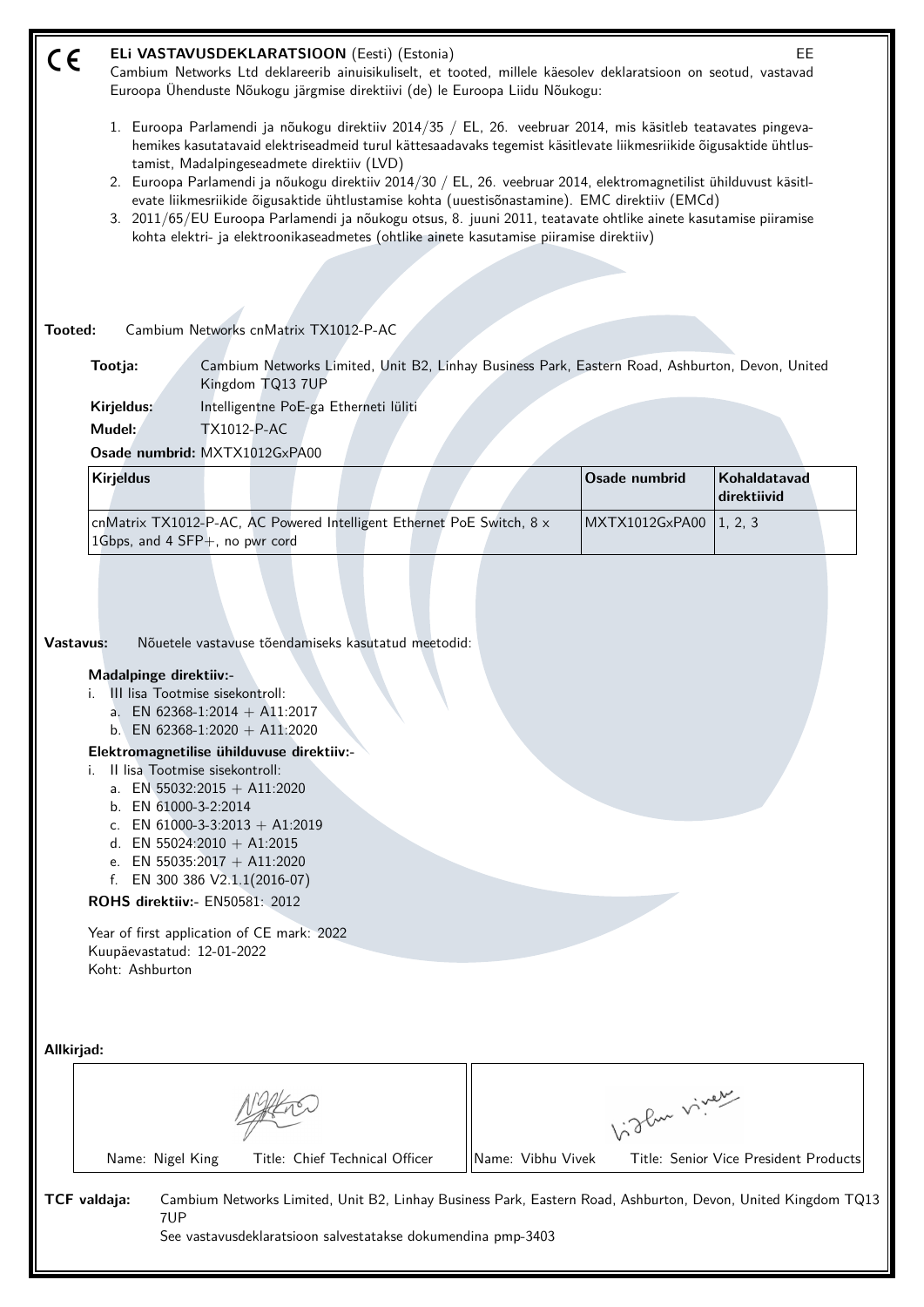| CE        | EU-VAATIMUSTENMUKAISUUSVAKUUTUS (Suomalainen) (Finland)<br>FI.<br>Cambium Networks Ltd on yksin vastuussa siitä, että tuotteet, joihin tämä vakuutus koskee, ovat Euroopan unionin<br>neuvosto seuraavien direktiivien tai niitä koskevien olennaisten vaatimusten mukaiset:                                                                                                                                                                                                                                                                                                                                                                                                                                                         |                   |                                       |  |  |  |  |  |
|-----------|--------------------------------------------------------------------------------------------------------------------------------------------------------------------------------------------------------------------------------------------------------------------------------------------------------------------------------------------------------------------------------------------------------------------------------------------------------------------------------------------------------------------------------------------------------------------------------------------------------------------------------------------------------------------------------------------------------------------------------------|-------------------|---------------------------------------|--|--|--|--|--|
|           | 1. Euroopan parlamentin ja neuvoston direktiivi 2014/35 / EU, annettu 26 päivänä helmikuuta 2014, tiettyjen<br>jännitealueilla toimivien sähkölaitteiden saataville saattamista koskevan jäsenvaltioiden lainsäädännön lähentämis-<br>estä, pienjännitedirektiivi (LVD)<br>2. Euroopan parlamentin ja neuvoston direktiivi 2014/30 / EU, annettu 26 päivänä helmikuuta 2014, sähkömag-<br>neettista yhteensopivuutta koskevan jäsenvaltioiden lainsäädännön lähentämisestä (uudelleenlaadittu toisinto).<br>EMC-direktiivi (EMCd)<br>3. 2011/65/EU Euroopan parlamentin ja neuvoston 8. kesäkuuta 2011 antama lausunto tiettyjen vaarallisten<br>aineiden käytön rajoittamisesta sähkö- ja elektroniikkalaitteissa (RoHS-direktiivi) |                   |                                       |  |  |  |  |  |
|           |                                                                                                                                                                                                                                                                                                                                                                                                                                                                                                                                                                                                                                                                                                                                      |                   |                                       |  |  |  |  |  |
| Tuotteet: | Cambium Networks cnMatrix TX1012-P-AC                                                                                                                                                                                                                                                                                                                                                                                                                                                                                                                                                                                                                                                                                                |                   |                                       |  |  |  |  |  |
|           | Cambium Networks Limited, Unit B2, Linhay Business Park, Eastern Road, Ashburton, Devon, United<br>Valmistaja:<br>Kingdom TQ13 7UP<br>Kuvaus:<br>Älykäs Ethernet-kytkin PoE:llä<br>Malli:<br><b>TX1012-P-AC</b><br>Osanumerot: MXTX1012GxPA00                                                                                                                                                                                                                                                                                                                                                                                                                                                                                        |                   |                                       |  |  |  |  |  |
|           | <b>Kuvaus</b>                                                                                                                                                                                                                                                                                                                                                                                                                                                                                                                                                                                                                                                                                                                        | <b>Osanumerot</b> | Sovellettavat<br>direktiivit          |  |  |  |  |  |
|           | cnMatrix TX1012-P-AC, AC Powered Intelligent Ethernet PoE Switch, 8 x<br>1Gbps, and 4 SFP+, no pwr cord                                                                                                                                                                                                                                                                                                                                                                                                                                                                                                                                                                                                                              | MXTX1012GxPA00    | 1, 2, 3                               |  |  |  |  |  |
|           | Vaatimustenmukaisuus:<br>Vaatimustenmukaisuuden osoittamismenetelmät:<br>Pienjännitedirektiivi:-<br>Liite III Sisäinen tuotannonvalvonta:<br>i.<br>a. EN 62368-1:2014 + A11:2017<br>b. EN 62368-1:2020 + A11:2020<br>Sähkömagneettisen yhteensopivuuden direktiivi:-<br>Liite II Sisäinen tuotannonvalvonta:<br>i.<br>a. EN 55032:2015 + A11:2020<br>b. EN 61000-3-2:2014<br>c. EN 61000-3-3:2013 + A1:2019<br>d. EN 55024:2010 + A1:2015<br>e. EN 55035:2017 + A11:2020<br>f. EN 300 386 $V2.1.1(2016-07)$<br>RoHS-direktiivi:- EN50581: 2012<br>CE-merkinnän ensimmäisen käyttöönoton vuosi: 2022<br>Päivätty: 12-01-2022<br>Paikka: Ashburton                                                                                     |                   |                                       |  |  |  |  |  |
|           | Allekirjoitukset:                                                                                                                                                                                                                                                                                                                                                                                                                                                                                                                                                                                                                                                                                                                    |                   |                                       |  |  |  |  |  |
|           |                                                                                                                                                                                                                                                                                                                                                                                                                                                                                                                                                                                                                                                                                                                                      | Vidlen viney      |                                       |  |  |  |  |  |
|           | Name: Nigel King<br>Title: Chief Technical Officer                                                                                                                                                                                                                                                                                                                                                                                                                                                                                                                                                                                                                                                                                   | Name: Vibhu Vivek | Title: Senior Vice President Products |  |  |  |  |  |

**TCF: n vartija:** Cambium Networks Limited, Unit B2, Linhay Business Park, Eastern Road, Ashburton, Devon, United Kingdom TQ13 7UP Tämä vaatimustenmukaisuusvakuutus on tallennettu asiakirjaksi pmp-3403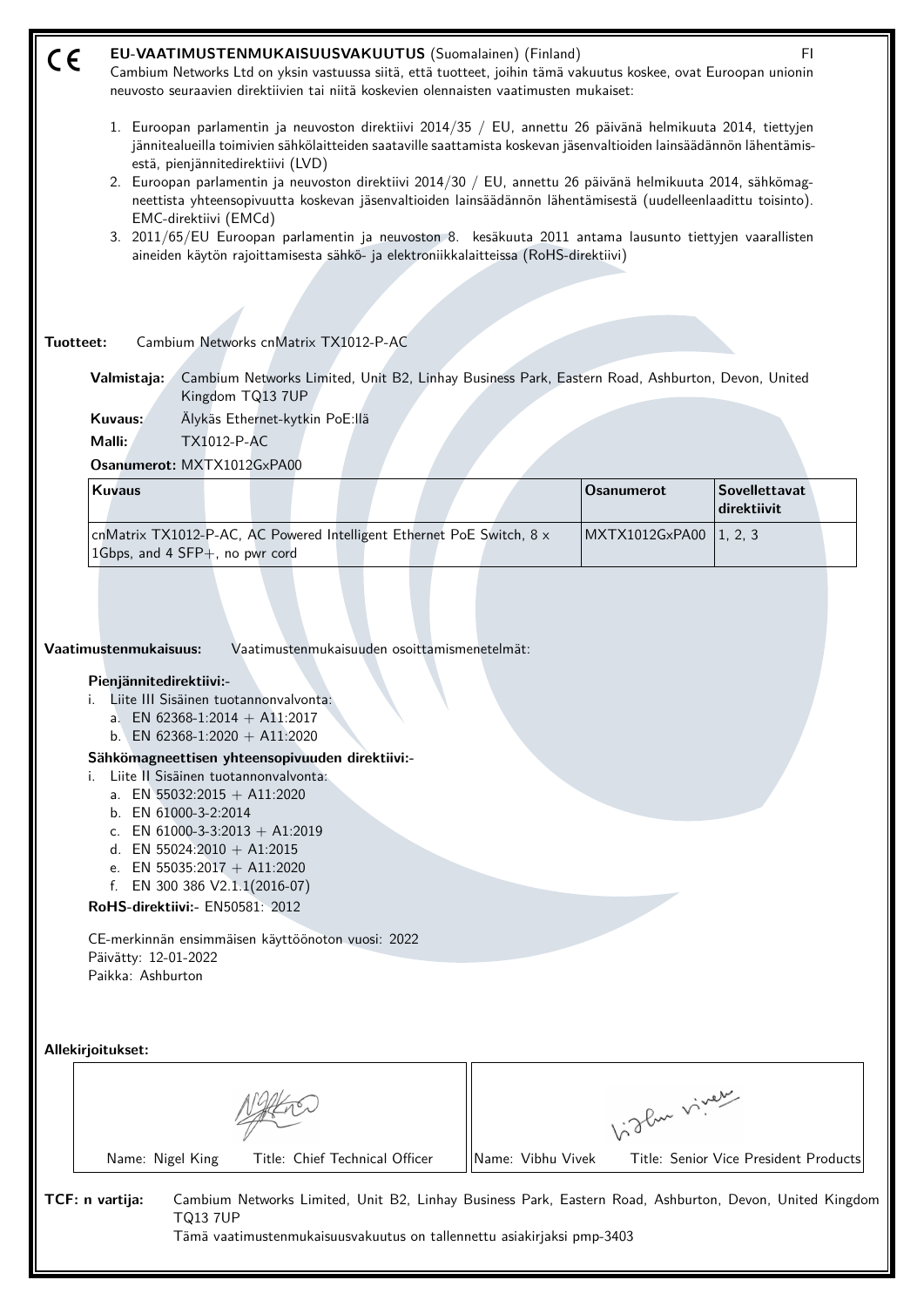- **DÉCLARATION DE CONFORMITÉ DE L'UE** (Français) (France, Luxembourg, Belgium) FR LU BE  $\epsilon$ Cambium Networks Ltd déclare sous sa seule responsabilité que les produits visés par la présente déclaration sont conformes aux exigences essentielles applicables de la (des) directive (s) suivante (s) du Conseil de l'Union européenne:
	- 1. Directive 2014/35 / UE du Parlement européen et du Conseil du 26 février 2014 relative à l'harmonisation des législations des États membres concernant la mise à disposition sur le marché d'équipements électriques conçus pour être utilisés dans certaines limites de tension, directive "basse tension" (LVD)
	- 2. Directive 2014/30 / UE du Parlement européen et du Conseil du 26 février 2014 relative à l'harmonisation des législations des États membres concernant la compatibilité électromagnétique (refonte). Directive CEM (EMCd)
	- 3. 2011/65/EU du Parlement européen et du Conseil du 8 juin 2011 relative à la limitation de l'utilisation de certaines substances dangereuses dans les équipements électriques et électroniques (directive RoHS)

**Des produits:** Cambium Networks cnMatrix TX1012-P-AC

| <b>Fabricant:</b> | Cambium Networks Limited, Unit B2, Linhay Business Park, Eastern Road, Ashburton, Devon,<br>United Kingdom TQ13 7UP |
|-------------------|---------------------------------------------------------------------------------------------------------------------|
| La description:   | Commutateur Ethernet intelligent avec PoE                                                                           |
| Modèle:           | TX1012-P-AC                                                                                                         |

**Les numéros de pièce:** MXTX1012GxPA00

| La description                                                                        |  |  |  |  | l Les numéros de<br>  pièce | <b>Directives</b><br>$ $ applicables |  |
|---------------------------------------------------------------------------------------|--|--|--|--|-----------------------------|--------------------------------------|--|
| $\alpha$ cnMatrix TX1012-P-AC, AC Powered Intelligent Ethernet PoE Switch, 8 $\times$ |  |  |  |  | MXTX1012GxPA00   1, 2, 3    |                                      |  |
| 1 Gbps, and 4 $SFP+$ , no pwr cord                                                    |  |  |  |  |                             |                                      |  |

**Conformité:** Méthodes utilisées pour démontrer la conformité:

## **Directive Basse Tension:-**

- i. AAnnexe III Contrôle interne de la production:
	- a. EN 62368-1:2014 + A11:2017
	- b. EN 62368-1:2020 + A11:2020

# **Directive sur la compatibilité électromagnétique:-**

- i. Annexe II Contrôle interne de la production:
	- a. EN 55032:2015 + A11:2020
	- b. EN 61000-3-2:2014
	- c. EN 61000-3-3:2013 + A1:2019
	- d. EN 55024:2010 + A1:2015
	- e. EN 55035:2017 + A11:2020
	- f. EN 300 386 V2.1.1(2016-07)

#### **Directive ROHS:-** EN50581: 2012

Année de première application de la marque CE: 2022 Daté: 12-01-2022 Endroit: Ashburton

**Signatures:**

|                             |                                | oflue viver       |                                                                                                         |  |  |  |  |
|-----------------------------|--------------------------------|-------------------|---------------------------------------------------------------------------------------------------------|--|--|--|--|
| Name: Nigel King            | Title: Chief Technical Officer | Name: Vibhu Vivek | Title: Senior Vice President Products                                                                   |  |  |  |  |
| Gardien du TCF:<br>T013 7UP |                                |                   | Cambium Networks Limited, Unit B2, Linhay Business Park, Eastern Road, Ashburton, Devon, United Kingdom |  |  |  |  |

Cette déclaration de conformité est stockée en tant que document pmp-3403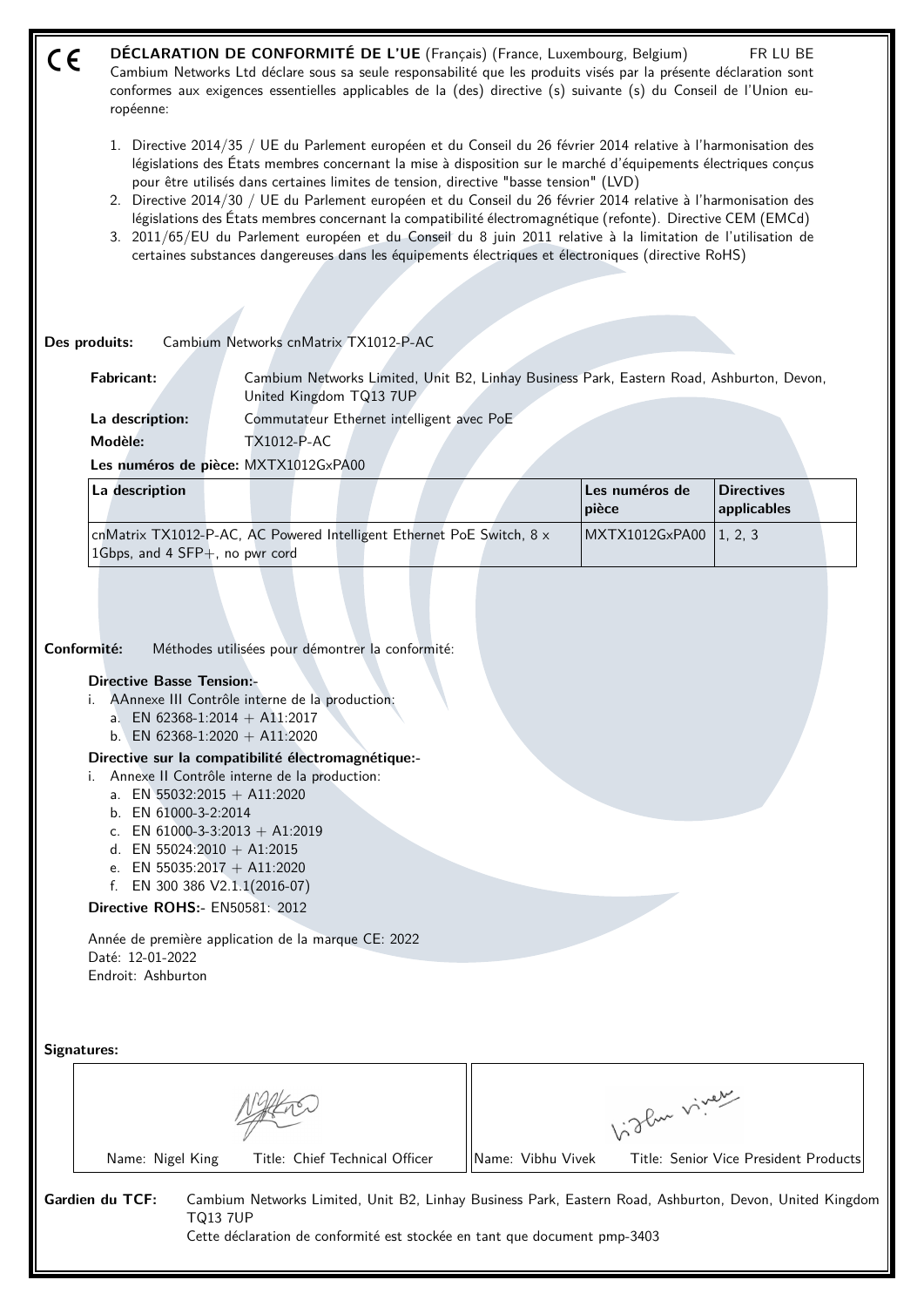| CE                  | EU MEGFELELŐSÉGI NYILATKOZAT (Magyar) (Hungary)<br>Cambium Networks Ltd kizárólagos felelőssége mellett kijelenti, hogy a termékek, amelyekre ez a nyilatkozat<br>vonatkozik, megfelelnek Az Európai Unió Tanácsa következő irányelv (ek) nek vonatkozó alapvető követelményeinek:                                                                                                                                                                                                                                                                                                                                                                                                                                  |                   |                   | HU                                    |
|---------------------|---------------------------------------------------------------------------------------------------------------------------------------------------------------------------------------------------------------------------------------------------------------------------------------------------------------------------------------------------------------------------------------------------------------------------------------------------------------------------------------------------------------------------------------------------------------------------------------------------------------------------------------------------------------------------------------------------------------------|-------------------|-------------------|---------------------------------------|
|                     | 1. Az Európai Parlament és a Tanács 2014/35 / EU irányelve (2014. február 26.) a bizonyos feszültséghatáron<br>belüli használatra tervezett villamos készülékek forgalomba hozatalára vonatkozó tagállami jogszabályok össze-<br>hangolásáról, az alacsony feszültségű irányelvről (LVD)<br>2. Az Európai Parlament és a Tanács 2014/30 / EU irányelve (2014. február 26.) az elektromágneses összeférhetőségre<br>vonatkozó tagállami jogszabályok összehangolásáról (átdolgozás). EMC irányelv (EMCd)<br>3. 2011/65/EU Az Európai Parlament és a Tanács 2011. június 8-i határozata az egyes veszélyes anyagok elektro-<br>mos és elektronikus berendezésekben való alkalmazásának korlátozásáról (RoHS irányelv) |                   |                   |                                       |
|                     |                                                                                                                                                                                                                                                                                                                                                                                                                                                                                                                                                                                                                                                                                                                     |                   |                   |                                       |
| Termékek:           | Cambium Networks cnMatrix TX1012-P-AC                                                                                                                                                                                                                                                                                                                                                                                                                                                                                                                                                                                                                                                                               |                   |                   |                                       |
|                     | Cambium Networks Limited, Unit B2, Linhay Business Park, Eastern Road, Ashburton, Devon, United<br>Gyártó:<br>Kingdom TQ13 7UP                                                                                                                                                                                                                                                                                                                                                                                                                                                                                                                                                                                      |                   |                   |                                       |
|                     | Leírás:<br>Intelligens Ethernet kapcsoló PoE-vel                                                                                                                                                                                                                                                                                                                                                                                                                                                                                                                                                                                                                                                                    |                   |                   |                                       |
|                     | Modell:<br><b>TX1012-P-AC</b>                                                                                                                                                                                                                                                                                                                                                                                                                                                                                                                                                                                                                                                                                       |                   |                   |                                       |
|                     | Cikkszámok: MXTX1012GxPA00<br>Leírás                                                                                                                                                                                                                                                                                                                                                                                                                                                                                                                                                                                                                                                                                |                   | <b>Cikkszámok</b> | Alkalmazandó                          |
|                     |                                                                                                                                                                                                                                                                                                                                                                                                                                                                                                                                                                                                                                                                                                                     |                   |                   | irányelvek                            |
|                     | cnMatrix TX1012-P-AC, AC Powered Intelligent Ethernet PoE Switch, 8 x<br>1Gbps, and 4 SFP+, no pwr cord                                                                                                                                                                                                                                                                                                                                                                                                                                                                                                                                                                                                             |                   | MXTX1012GxPA00    | 1, 2, 3                               |
| Megfelelőség:<br>i. | A megfelelőség igazolására használt módszerek:<br>Alacsony feszültségű irányelv:-<br>III. Melléklet Belső gyártásellenőrzés:<br>a. EN 62368-1:2014 + A11:2017<br>b. EN 62368-1:2020 + A11:2020<br>Elektromágneses összeférhetőségi irányelv:-<br>i. II. Melléklet Belső gyártásellenőrzés:<br>a. EN 55032:2015 + A11:2020<br>b. EN 61000-3-2:2014<br>c. EN 61000-3-3:2013 + A1:2019<br>d. EN 55024:2010 + A1:2015<br>e. EN 55035:2017 + A11:2020<br>f. EN 300 386 $V2.1.1(2016-07)$<br>ROHS irányelv:- EN50581: 2012<br>Year of first application of CE mark: 2022<br>Keltezett: 12-01-2022<br>Hely: Ashburton                                                                                                      |                   |                   |                                       |
| Aláírások:          |                                                                                                                                                                                                                                                                                                                                                                                                                                                                                                                                                                                                                                                                                                                     |                   |                   |                                       |
|                     |                                                                                                                                                                                                                                                                                                                                                                                                                                                                                                                                                                                                                                                                                                                     |                   | birthe vivey      |                                       |
|                     | Title: Chief Technical Officer<br>Name: Nigel King                                                                                                                                                                                                                                                                                                                                                                                                                                                                                                                                                                                                                                                                  | Name: Vibhu Vivek |                   | Title: Senior Vice President Products |
| A TCF öre:          | Cambium Networks Limited, Unit B2, Linhay Business Park, Eastern Road, Ashburton, Devon, United Kingdom TQ13<br>7UP<br>Ez a Megfelelőségi nyilatkozat dokumentumként kerül tárolásra pmp-3403                                                                                                                                                                                                                                                                                                                                                                                                                                                                                                                       |                   |                   |                                       |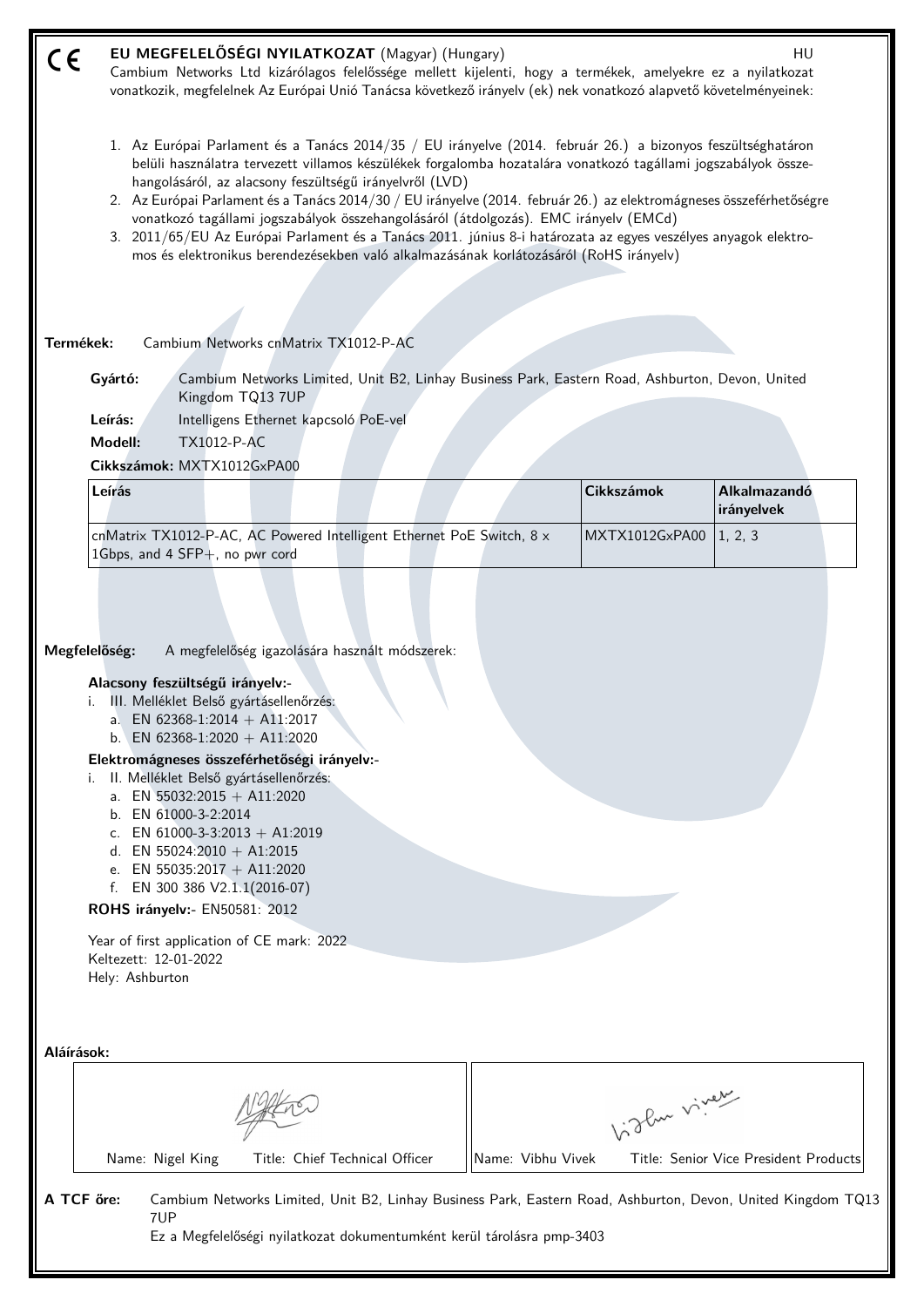| C€     |                                                                                                                                                                                                                                                                                                                                          | ESB LEYFISYFIRLÝSING (Ísland) (Iceland)                                         | Cambium Networks Ltd lýsir því yfir á eigin ábyrgð að vörurnar, sem þessi yfirlýsing varðar, eru í samræmi við<br>viðeigandi grunnkröfur eftirfarandi tilskipana Ráð Evrópusambandsins: |                   |                | IS                                                                                              |  |  |  |
|--------|------------------------------------------------------------------------------------------------------------------------------------------------------------------------------------------------------------------------------------------------------------------------------------------------------------------------------------------|---------------------------------------------------------------------------------|-----------------------------------------------------------------------------------------------------------------------------------------------------------------------------------------|-------------------|----------------|-------------------------------------------------------------------------------------------------|--|--|--|
|        | 1. Tilskipun Evrópuþingsins og ráðsins 2014/35 / ESB frá 26. febrúar 2014 um samræmingu laga aðildarríkjanna<br>varðandi gerð á markað á raftæki sem ætlað er til notkunar innan tiltekinna spennumarka, tilskipun um lágspennu<br>(IVD)                                                                                                 |                                                                                 |                                                                                                                                                                                         |                   |                |                                                                                                 |  |  |  |
|        | 2. Tilskipun Evrópuþingsins og ráðsins 2014/30 / ESB frá 26. febrúar 2014 um samræmingu á lögum aðildarríkjanna<br>um rafsegulsviðssamhæfi (endurstilla). EMC tilskipun (EMCd)<br>3. 2011/65/EU Evrópuþingsins og ráðsins frá 8. júní 2011 um takmörkun á notkun tiltekinna hættulegra efna í<br>raf- og rafeindabúnaði (RoHS tilskipun) |                                                                                 |                                                                                                                                                                                         |                   |                |                                                                                                 |  |  |  |
|        |                                                                                                                                                                                                                                                                                                                                          |                                                                                 |                                                                                                                                                                                         |                   |                |                                                                                                 |  |  |  |
| Vörur: |                                                                                                                                                                                                                                                                                                                                          | Cambium Networks cnMatrix TX1012-P-AC                                           |                                                                                                                                                                                         |                   |                |                                                                                                 |  |  |  |
|        |                                                                                                                                                                                                                                                                                                                                          | Kingdom TQ13 7UP                                                                | Framleiðandi: Cambium Networks Limited, Unit B2, Linhay Business Park, Eastern Road, Ashburton, Devon, United                                                                           |                   |                |                                                                                                 |  |  |  |
|        | Lýsing:                                                                                                                                                                                                                                                                                                                                  | Greindur Ethernet Switch með PoE                                                |                                                                                                                                                                                         |                   |                |                                                                                                 |  |  |  |
|        | Líkan:                                                                                                                                                                                                                                                                                                                                   | TX1012-P-AC                                                                     |                                                                                                                                                                                         |                   |                |                                                                                                 |  |  |  |
|        |                                                                                                                                                                                                                                                                                                                                          | Hlutanúmer: MXTX1012GxPA00                                                      |                                                                                                                                                                                         |                   | Hlutanúmer     |                                                                                                 |  |  |  |
|        | Lýsing                                                                                                                                                                                                                                                                                                                                   |                                                                                 | cnMatrix TX1012-P-AC, AC Powered Intelligent Ethernet PoE Switch, 8 x                                                                                                                   |                   | MXTX1012GxPA00 | Gildandi tilskipanir<br>1, 2, 3                                                                 |  |  |  |
|        | 1Gbps, and 4 SFP+, no pwr cord                                                                                                                                                                                                                                                                                                           |                                                                                 |                                                                                                                                                                                         |                   |                |                                                                                                 |  |  |  |
|        | Samræmi:<br>Tilskipun um lágspennu:-                                                                                                                                                                                                                                                                                                     | Viðauki III Innra framleiðslueftirlit:                                          | Aðferðir sem notaðar eru til að sýna fram á samræmi:                                                                                                                                    |                   |                |                                                                                                 |  |  |  |
|        |                                                                                                                                                                                                                                                                                                                                          | a. EN 62368-1:2014 + A11:2017<br>b. EN 62368-1:2020 + A11:2020                  |                                                                                                                                                                                         |                   |                |                                                                                                 |  |  |  |
|        |                                                                                                                                                                                                                                                                                                                                          | Tilskipun um rafsegulsviðssamhæfi:-<br>i. Viðauki II Innra framleiðslueftirlit: |                                                                                                                                                                                         |                   |                |                                                                                                 |  |  |  |
|        |                                                                                                                                                                                                                                                                                                                                          | a. EN 55032:2015 + A11:2020                                                     |                                                                                                                                                                                         |                   |                |                                                                                                 |  |  |  |
|        | b. EN 61000-3-2:2014                                                                                                                                                                                                                                                                                                                     | c. EN 61000-3-3:2013 + A1:2019                                                  |                                                                                                                                                                                         |                   |                |                                                                                                 |  |  |  |
|        |                                                                                                                                                                                                                                                                                                                                          | d. EN 55024:2010 + A1:2015<br>e. EN 55035:2017 + A11:2020                       |                                                                                                                                                                                         |                   |                |                                                                                                 |  |  |  |
|        | f.                                                                                                                                                                                                                                                                                                                                       | EN 300 386 V2.1.1(2016-07)                                                      |                                                                                                                                                                                         |                   |                |                                                                                                 |  |  |  |
|        |                                                                                                                                                                                                                                                                                                                                          | ROHS tilskipun:- EN50581: 2012                                                  |                                                                                                                                                                                         |                   |                |                                                                                                 |  |  |  |
|        | Dags: 12-01-2022<br>Staður: Ashburton                                                                                                                                                                                                                                                                                                    | Ár fyrstu umsóknar CE-merkis: 2022                                              |                                                                                                                                                                                         |                   |                |                                                                                                 |  |  |  |
|        |                                                                                                                                                                                                                                                                                                                                          |                                                                                 |                                                                                                                                                                                         |                   |                |                                                                                                 |  |  |  |
|        | Undirskrift:                                                                                                                                                                                                                                                                                                                             |                                                                                 |                                                                                                                                                                                         |                   |                |                                                                                                 |  |  |  |
|        |                                                                                                                                                                                                                                                                                                                                          |                                                                                 |                                                                                                                                                                                         |                   |                |                                                                                                 |  |  |  |
|        |                                                                                                                                                                                                                                                                                                                                          |                                                                                 |                                                                                                                                                                                         |                   | Vidley vivey   |                                                                                                 |  |  |  |
|        | Name: Nigel King                                                                                                                                                                                                                                                                                                                         |                                                                                 | Title: Chief Technical Officer                                                                                                                                                          | Name: Vibhu Vivek |                | Title: Senior Vice President Products                                                           |  |  |  |
|        | Umsjónarmaður TCF:                                                                                                                                                                                                                                                                                                                       | Kingdom TQ13 7UP                                                                | Þessi yfirlýsing um samræmi er geymd sem skjal pmp-3403                                                                                                                                 |                   |                | Cambium Networks Limited, Unit B2, Linhay Business Park, Eastern Road, Ashburton, Devon, United |  |  |  |
|        |                                                                                                                                                                                                                                                                                                                                          |                                                                                 |                                                                                                                                                                                         |                   |                |                                                                                                 |  |  |  |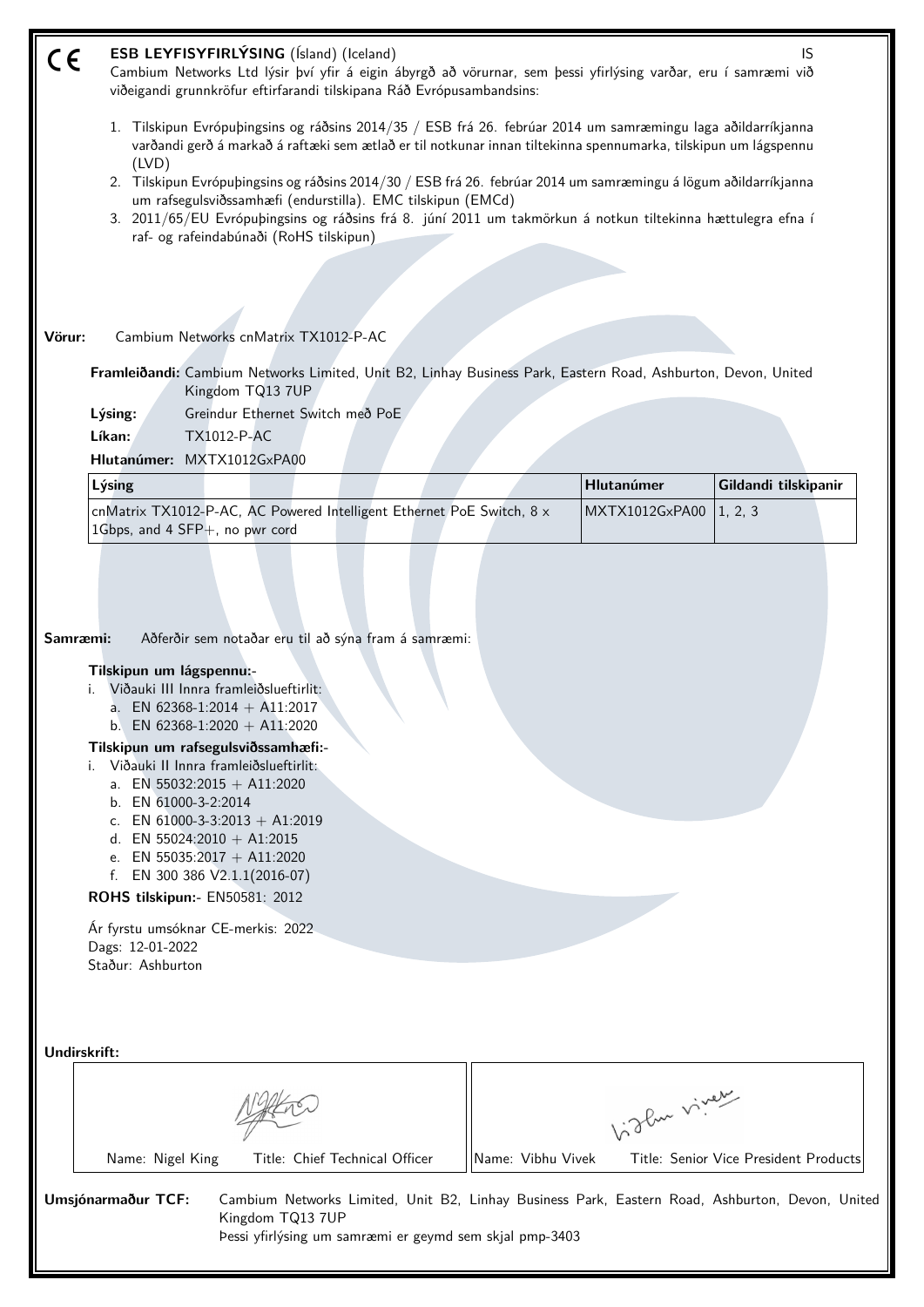| $C \in$  |                                                                                                                                                                                            | DEARBHÚ COMHLÁNÚ AN AE (Gaeilge) (Ireland)<br>Cambium Networks Ltd de réir a fhreagrachta amháin go gcomhlíonann na táirgí, lena mbaineann an dearbhú seo,<br>na ceanglais riachtanacha is infheidhme de Threoir (í) de chuid Comhairle an Aontais Eorpaigh:                                                                                                                                                                                             |                   |                 | IE                                    |
|----------|--------------------------------------------------------------------------------------------------------------------------------------------------------------------------------------------|----------------------------------------------------------------------------------------------------------------------------------------------------------------------------------------------------------------------------------------------------------------------------------------------------------------------------------------------------------------------------------------------------------------------------------------------------------|-------------------|-----------------|---------------------------------------|
|          |                                                                                                                                                                                            | 1. Treoir 2014/35 / AE ó Pharlaimint na hEorpa agus ón gComhairle an 26 Feabhra 2014 maidir le comhchuibhiú<br>dhlíthe na mBallstát a bhaineann le trealamh leictreachais a cheapadh lena n-úsáid laistigh de theorainneacha<br>áirithe voltais, Treoir Íseal Voltais (LVD)                                                                                                                                                                              |                   |                 |                                       |
|          |                                                                                                                                                                                            | 2. Treoir 2014/30 / AE ó Pharlaimint na hEorpa agus ón gComhairle an 26 Feabhra 2014 maidir le comhchuibhiú<br>dhlíthe na mBallstát a bhaineann le comhoiriúnacht leictreamaighnéadach (athmhúnlú). Treoir EMC (EMCd)<br>3. 2011/65/EU ó Pharlaimint na hEorpa agus ón gComhairle an 8 Meitheamh 2011 maidir le srianadh ar úsáid<br>substaintí guaiseacha áirithe i dtrealamh leictreach agus leictreonach (Treoir RoHS)                                |                   |                 |                                       |
|          |                                                                                                                                                                                            |                                                                                                                                                                                                                                                                                                                                                                                                                                                          |                   |                 |                                       |
|          |                                                                                                                                                                                            |                                                                                                                                                                                                                                                                                                                                                                                                                                                          |                   |                 |                                       |
| Táirgí:  |                                                                                                                                                                                            | Cambium Networks cnMatrix TX1012-P-AC                                                                                                                                                                                                                                                                                                                                                                                                                    |                   |                 |                                       |
|          | Déantóir:                                                                                                                                                                                  | Cambium Networks Limited, Unit B2, Linhay Business Park, Eastern Road, Ashburton, Devon,<br>United Kingdom TQ13 7UP                                                                                                                                                                                                                                                                                                                                      |                   |                 |                                       |
|          | Cur síos:                                                                                                                                                                                  | Lasc Ethernet Chliste le PoE                                                                                                                                                                                                                                                                                                                                                                                                                             |                   |                 |                                       |
|          | <b>Mionsamhail:</b>                                                                                                                                                                        | TX1012-P-AC                                                                                                                                                                                                                                                                                                                                                                                                                                              |                   |                 |                                       |
|          |                                                                                                                                                                                            | Uimhreacha cuid: MXTX1012GxPA00                                                                                                                                                                                                                                                                                                                                                                                                                          |                   |                 |                                       |
|          | Cur síos                                                                                                                                                                                   |                                                                                                                                                                                                                                                                                                                                                                                                                                                          |                   | Uimhreacha cuid | <b>Treoracha</b><br>Infheidhme        |
|          | 1Gbps, and 4 SFP+, no pwr cord                                                                                                                                                             | cnMatrix TX1012-P-AC, AC Powered Intelligent Ethernet PoE Switch, 8 x                                                                                                                                                                                                                                                                                                                                                                                    |                   | MXTX1012GxPA00  | 1, 2, 3                               |
|          | Comhréireacht:<br>Treoir maidir le Voltas Iseal:-<br>i. I<br>i.<br>b. EN 61000-3-2:2014<br>d. EN 55024:2010 + A1:2015<br>RoHS Treoir:- EN50581: 2012<br>Dáta: 12-01-2022<br>Áit: Ashburton | Modhanna a úsáidtear chun comhréireacht a léiriú:<br>larscríbhinn III Rialú inmheánach táirgeachta:<br>a. EN 62368-1:2014 + A11:2017<br>b. EN 62368-1:2020 + A11:2020<br>Treoir Comhoiriúnacht Leictreamaighnéadach:-<br>larscríbhinn II Rialú inmheánach táirgeachta:<br>a. EN 55032:2015 + A11:2020<br>c. EN 61000-3-3:2013 + A1:2019<br>e. EN 55035:2017 + A11:2020<br>f. EN 300 386 V2.1.1(2016-07)<br>Bliain an chéad iarratais ar an marc CE: 2022 |                   |                 |                                       |
| Sínithe: |                                                                                                                                                                                            |                                                                                                                                                                                                                                                                                                                                                                                                                                                          |                   | birthe vivey    |                                       |
|          | Name: Nigel King                                                                                                                                                                           | Title: Chief Technical Officer                                                                                                                                                                                                                                                                                                                                                                                                                           | Name: Vibhu Vivek |                 | Title: Senior Vice President Products |
|          | Coimeádaí an TCF:                                                                                                                                                                          | Cambium Networks Limited, Unit B2, Linhay Business Park, Eastern Road, Ashburton, Devon, United Kingdom<br><b>TQ13 7UP</b><br>Stóráiltear an Dearbhú Comhréireachta seo mar dhoiciméad pmp-3403                                                                                                                                                                                                                                                          |                   |                 |                                       |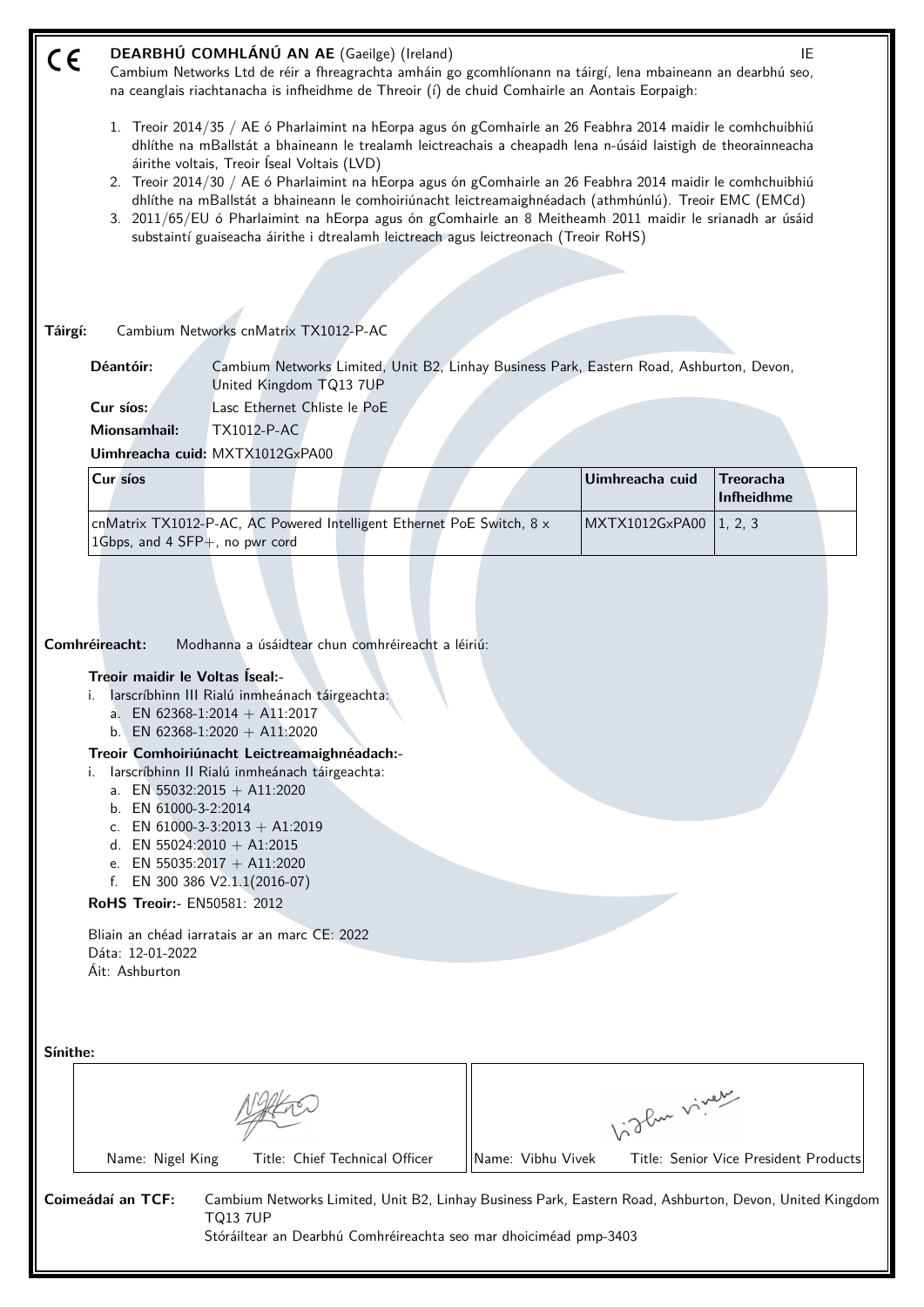#### **DICHIARAZIONE DI CONFORMITÀ DELL'UE** (Italiano) (Italy) **IT**  $\epsilon$

Cambium Networks Ltd dichiara sotto la sua esclusiva responsabilità che i prodotti ai quali si riferisce la presente dichiarazione sono conformi ai requisiti essenziali applicabili della seguente Direttiva del Consiglio dell'Unione europea:

- 1. Direttiva 2014/35 / UE del Parlamento europeo e del Consiglio, del 26 febbraio 2014, sull'armonizzazione delle legislazioni degli Stati membri relative alla messa a disposizione sul mercato di apparecchiature elettriche progettate per essere utilizzate entro determinati limiti di tensione, direttiva sulla bassa tensione (LVD)
- 2. Direttiva 2014/30 / UE del Parlamento europeo e del Consiglio, del 26 febbraio 2014, sull'armonizzazione delle legislazioni degli Stati membri relative alla compatibilità elettromagnetica (rifusione). Direttiva EMC (EMCd)
- 3. 2011/65/EU del Parlamento europeo e del Consiglio, dell'8 giugno 2011, sulla restrizione dell'uso di determinate sostanze pericolose nelle apparecchiature elettriche ed elettroniche (direttiva RoHS)

#### **Prodotti:** Cambium Networks cnMatrix TX1012-P-AC

**Fabbricante:** Cambium Networks Limited, Unit B2, Linhay Business Park, Eastern Road, Ashburton, Devon, United Kingdom TQ13 7UP

**Descrizione:** Switch Ethernet intelligente con PoE

**Modello:** TX1012-P-AC

**Numeri di parte:** MXTX1012GxPA00

| <b>Descrizione</b>                                                               |  |  | Numeri di parte          | Direttive applicabili |
|----------------------------------------------------------------------------------|--|--|--------------------------|-----------------------|
| $ $ cnMatrix TX1012-P-AC, AC Powered Intelligent Ethernet PoE Switch, 8 $\times$ |  |  | MXTX1012GxPA00   1, 2, 3 |                       |
| $1Gbps$ , and 4 SFP $+$ , no pwr cord                                            |  |  |                          |                       |

**Conformità:** Metodi usati per dimostrare la conformità:

#### **Direttiva sulla bassa tensione:-**

- i. Allegato III Controllo interno della produzione:
	- a. EN 62368-1:2014 + A11:2017
	- b. EN 62368-1:2020 + A11:2020

# **Direttiva sulla compatibilità elettromagnetica:-**

- i. Allegato II Controllo interno della produzione:
	- a. EN 55032:2015 + A11:2020
	- b. EN 61000-3-2:2014
	- c. EN 61000-3-3:2013 + A1:2019
	- d. EN 55024:2010 + A1:2015
	- e. EN 55035:2017 + A11:2020
	- f. EN 300 386 V2.1.1(2016-07)

**Direttiva ROHS:-** EN50581: 2012

Anno della prima applicazione del marchio CE: 2022 Datato: 12-01-2022 Posto: Ashburton

| Firme:                  |                                                                                                                                                                                                      |                   |                                       |
|-------------------------|------------------------------------------------------------------------------------------------------------------------------------------------------------------------------------------------------|-------------------|---------------------------------------|
|                         |                                                                                                                                                                                                      |                   | 1:3 Pur viver                         |
| Name: Nigel King        | Title: Chief Technical Officer                                                                                                                                                                       | Name: Vibhu Vivek | Title: Senior Vice President Products |
| <b>Custode del TCF:</b> | Cambium Networks Limited, Unit B2, Linhay Business Park, Eastern Road, Ashburton, Devon, United Kingdom<br><b>TQ137UP</b><br>Questa Dichiarazione di conformità è archiviata come documento pmp-3403 |                   |                                       |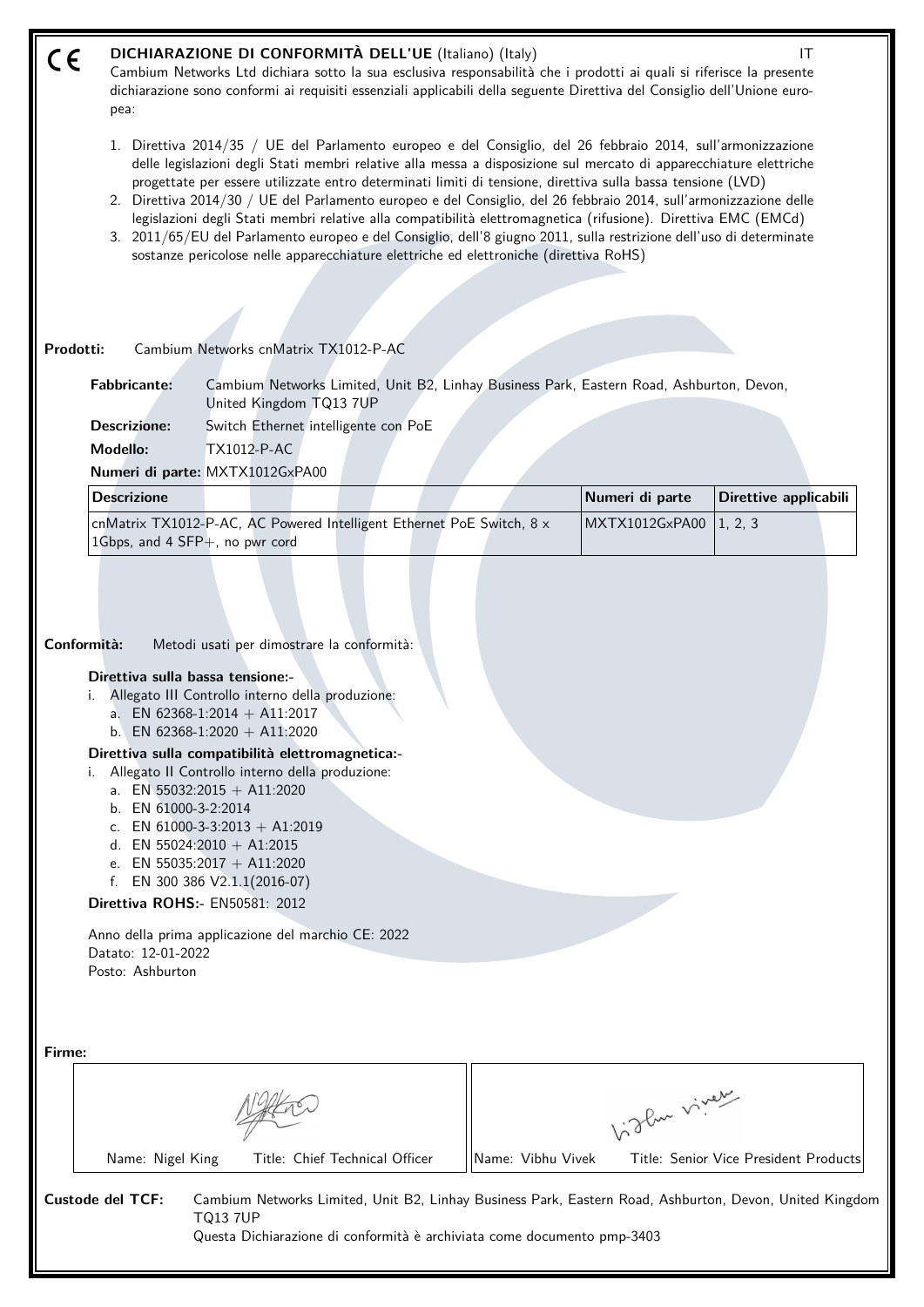| C€                | ES ATBILSTĪBAS DEKLARĀCIJA (Lettneska) (Latvia)<br>Cambium Networks Ltd ar pilnu atbildību paziņo, ka produkti, uz kuriem attiecas šī deklarācija, atbilst piemēroja-<br>majām Eiropas Savienības Padome (-u) direktīvas (-u) pamatprasībām:                                                                                                                                                                                                                                                                                                                                                                                                                                                |                   | LV                                      |
|-------------------|---------------------------------------------------------------------------------------------------------------------------------------------------------------------------------------------------------------------------------------------------------------------------------------------------------------------------------------------------------------------------------------------------------------------------------------------------------------------------------------------------------------------------------------------------------------------------------------------------------------------------------------------------------------------------------------------|-------------------|-----------------------------------------|
|                   | 1. Eiropas Parlamenta un Padomes Direktīva 2014/35 / ES (2014. gada 26. februāris) par to, kā saskaņojami<br>dalībvalstu tiesību akti par to, kā padarīt pieejamu tirgū elektroietaišu, kas paredzētas lietošanai noteiktos<br>sprieguma robežās, Zemsprieguma direktīvā (LVD)<br>2. Eiropas Parlamenta un Padomes 2014. gada 26. februāra Direktīva 2014/30 / ES par dalībvalstu tiesību aktu<br>saskaņošanu attiecībā uz elektromagnētisko saderību (pārstrādāta redakcija). EMC direktīva (EMCd)<br>3. 2011/65/EU Eiropas Parlamenta un Padomes Regula (2011. gada 8. jūnijs) par dažu bīstamu vielu izmantošanas<br>ierobežošanu elektriskās un elektroniskās iekārtās (RoHS direktīva) |                   |                                         |
|                   |                                                                                                                                                                                                                                                                                                                                                                                                                                                                                                                                                                                                                                                                                             |                   |                                         |
| Produkti:         | Cambium Networks cnMatrix TX1012-P-AC                                                                                                                                                                                                                                                                                                                                                                                                                                                                                                                                                                                                                                                       |                   |                                         |
|                   | Cambium Networks Limited, Unit B2, Linhay Business Park, Eastern Road, Ashburton, Devon, United<br>Ražotājs:<br>Kingdom TQ13 7UP                                                                                                                                                                                                                                                                                                                                                                                                                                                                                                                                                            |                   |                                         |
|                   | Inteligentais Ethernet sledzis ar PoE<br><b>Apraksts:</b><br><b>Modelis:</b><br>TX1012-P-AC<br>Dalas numuri: MXTX1012GxPA00                                                                                                                                                                                                                                                                                                                                                                                                                                                                                                                                                                 |                   |                                         |
|                   | <b>Apraksts</b>                                                                                                                                                                                                                                                                                                                                                                                                                                                                                                                                                                                                                                                                             | Daļas numuri      | Piemērojamās                            |
|                   | cnMatrix TX1012-P-AC, AC Powered Intelligent Ethernet PoE Switch, 8 x<br>1Gbps, and 4 SFP+, no pwr cord                                                                                                                                                                                                                                                                                                                                                                                                                                                                                                                                                                                     |                   | direktīvas<br>MXTX1012GxPA00<br>1, 2, 3 |
| Atbilstība:<br>i. | Metodes, ko izmanto, lai pierādītu atbilstību:<br>Zemsprieguma direktīva:-<br>i. III pielikums lekšējā ražošanas kontrole:<br>a. EN 62368-1:2014 + A11:2017<br>b. EN 62368-1:2020 + A11:2020<br>Elektromagnētiskās saderības direktīva:-<br>II pielikums lekšējā ražošanas kontrole:<br>a. EN 55032:2015 + A11:2020<br>b. EN 61000-3-2:2014<br>c. EN 61000-3-3:2013 + A1:2019<br>d. EN 55024:2010 + A1:2015<br>e. EN 55035:2017 + A11:2020<br>f. EN 300 386 $V2.1.1(2016-07)$<br>ROHS direktīva: - EN50581: 2012<br>CE marķējuma pirmās piemērošanas gads: 2022<br>Datets: 12-01-2022<br>Vieta: Ashburton                                                                                   |                   |                                         |
| Paraksti:         |                                                                                                                                                                                                                                                                                                                                                                                                                                                                                                                                                                                                                                                                                             |                   |                                         |
|                   |                                                                                                                                                                                                                                                                                                                                                                                                                                                                                                                                                                                                                                                                                             |                   | biglan viney                            |
|                   | Title: Chief Technical Officer<br>Name: Nigel King                                                                                                                                                                                                                                                                                                                                                                                                                                                                                                                                                                                                                                          | Name: Vibhu Vivek | Title: Senior Vice President Products   |
| TCF glabātājs:    | Cambium Networks Limited, Unit B2, Linhay Business Park, Eastern Road, Ashburton, Devon, United Kingdom<br><b>TQ13 7UP</b><br>Šī atbilstības deklarācija tiek saglabāta kā dokuments pmp-3403                                                                                                                                                                                                                                                                                                                                                                                                                                                                                               |                   |                                         |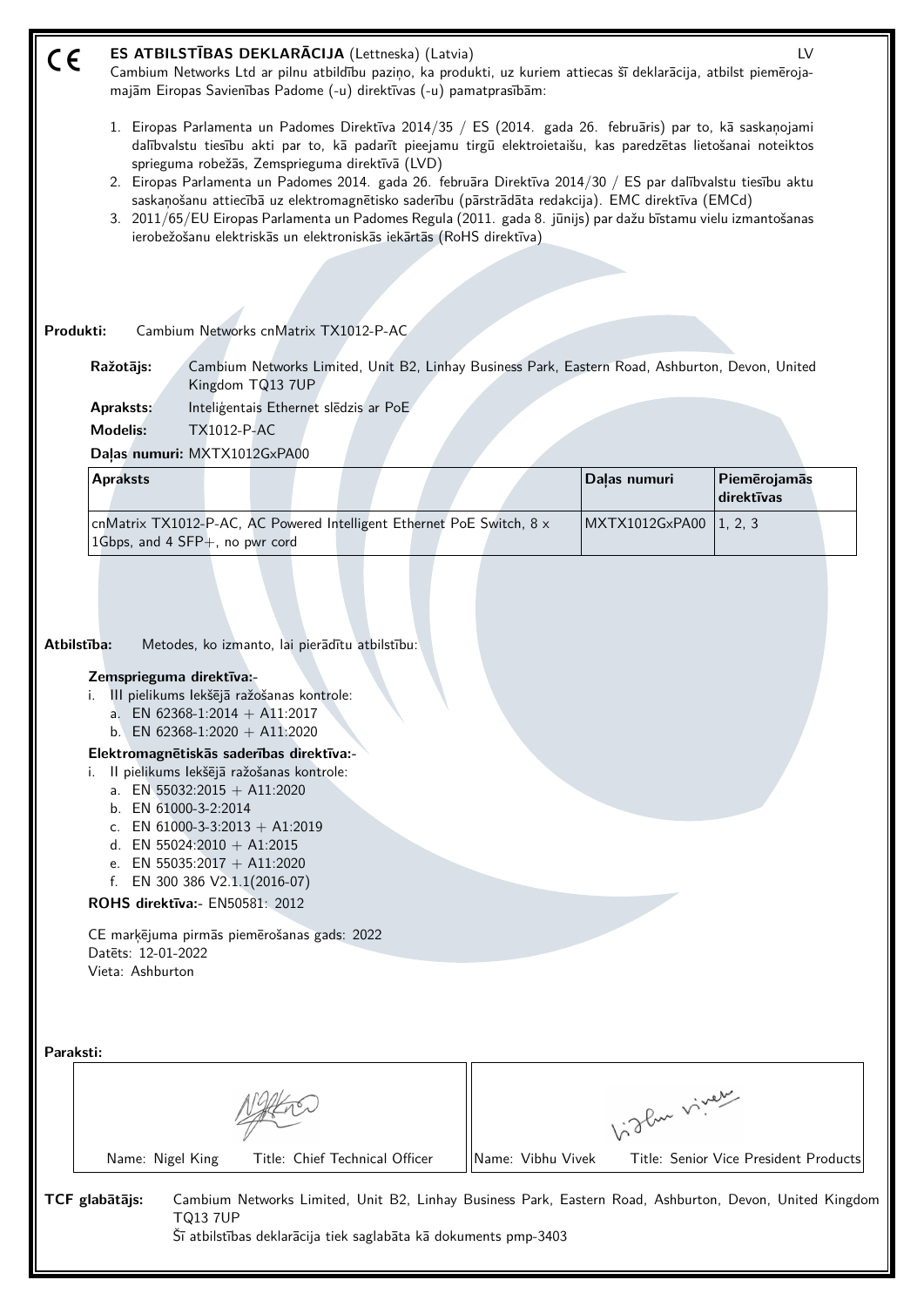| $\epsilon$ |                                                                                                                                                                                                                                |                                                                                                                                                                                                                                                                                                                                                      | ES ATITIKTIES DEKLARACIJA (Litháíska) (Lithuania)<br>Cambium Networks Ltd su visa atsakomybe, deklaruoja, kad gaminiai, kuriems ši deklaracija yra susiję, atitinka<br>esminius šios direktyvos (-ų) Europos Sąjungos Taryba:                                                                                                                                                                                                                                                                                                                                                                                                                                                        |                   |                 | LT                                                                                                      |
|------------|--------------------------------------------------------------------------------------------------------------------------------------------------------------------------------------------------------------------------------|------------------------------------------------------------------------------------------------------------------------------------------------------------------------------------------------------------------------------------------------------------------------------------------------------------------------------------------------------|--------------------------------------------------------------------------------------------------------------------------------------------------------------------------------------------------------------------------------------------------------------------------------------------------------------------------------------------------------------------------------------------------------------------------------------------------------------------------------------------------------------------------------------------------------------------------------------------------------------------------------------------------------------------------------------|-------------------|-----------------|---------------------------------------------------------------------------------------------------------|
|            |                                                                                                                                                                                                                                | įtampos direktyvos (LVD)                                                                                                                                                                                                                                                                                                                             | 1. 2014 m. Vasario 26 d. Europos Parlamento ir Tarybos direktyva 2014/35 / ES dėl valstybių narių įstatymų,<br>susijusių su elektrotechninių gaminių, skirtų naudoti tam tikrose įtampos ribose, tiekimo rinkai suderinimo, žemos<br>2. 2014 m. Vasario 26 d. Europos Parlamento ir Tarybos direktyva 2014/30 / ES dėl valstybių narių įstatymų,<br>susijusių su elektromagnetiniu suderinamumu, suderinimo (nauja redakcija). EMC direktyva (EMCd)<br>3. 2011/65/EU 2011 m. birželio 8 d. Europos Parlamento ir Tarybos reglamentas dėl tam tikrų pavojingų medžiagų<br>naudojimo elektros ir elektroninėje įrangoje apribojimo (Pavojingų medžiagų naudojimo apribojimo direktyva) |                   |                 |                                                                                                         |
|            | Produktai:                                                                                                                                                                                                                     |                                                                                                                                                                                                                                                                                                                                                      | Cambium Networks cnMatrix TX1012-P-AC                                                                                                                                                                                                                                                                                                                                                                                                                                                                                                                                                                                                                                                |                   |                 |                                                                                                         |
|            | Gamintojas:                                                                                                                                                                                                                    | Kingdom TQ13 7UP                                                                                                                                                                                                                                                                                                                                     | Cambium Networks Limited, Unit B2, Linhay Business Park, Eastern Road, Ashburton, Devon, United                                                                                                                                                                                                                                                                                                                                                                                                                                                                                                                                                                                      |                   |                 |                                                                                                         |
|            | Apibūdinimas:                                                                                                                                                                                                                  |                                                                                                                                                                                                                                                                                                                                                      | Išmanusis Ethernet jungiklis su PoE                                                                                                                                                                                                                                                                                                                                                                                                                                                                                                                                                                                                                                                  |                   |                 |                                                                                                         |
|            | <b>Modelis:</b>                                                                                                                                                                                                                | <b>TX1012-P-AC</b>                                                                                                                                                                                                                                                                                                                                   |                                                                                                                                                                                                                                                                                                                                                                                                                                                                                                                                                                                                                                                                                      |                   |                 |                                                                                                         |
|            |                                                                                                                                                                                                                                | Dalies numeriai: MXTX1012GxPA00                                                                                                                                                                                                                                                                                                                      |                                                                                                                                                                                                                                                                                                                                                                                                                                                                                                                                                                                                                                                                                      |                   |                 |                                                                                                         |
|            | Apibūdinimas                                                                                                                                                                                                                   |                                                                                                                                                                                                                                                                                                                                                      |                                                                                                                                                                                                                                                                                                                                                                                                                                                                                                                                                                                                                                                                                      |                   | Dalies numeriai | <b>Taikomos</b><br>direktyvos                                                                           |
|            | 1Gbps, and 4 SFP+, no pwr cord                                                                                                                                                                                                 |                                                                                                                                                                                                                                                                                                                                                      | cnMatrix TX1012-P-AC, AC Powered Intelligent Ethernet PoE Switch, 8 x                                                                                                                                                                                                                                                                                                                                                                                                                                                                                                                                                                                                                |                   | MXTX1012GxPA00  | 1, 2, 3                                                                                                 |
| Atitiktis: | Žemos įtampos direktyva:-<br>i.<br>Elektromagnetinio suderinamumo direktyva:-<br>i.<br>b. EN 61000-3-2:2014<br>ROHS direktyva:- EN50581: 2012<br>CE ženklo pirmojo taikymo metai: 2022<br>Data: 12-01-2022<br>Vieta: Ashburton | Atitikties įrodymui taikomi metodai:<br>III priedas Vidinė gamybos kontrolė:<br>a. EN 62368-1:2014 + A11:2017<br>b. EN 62368-1:2020 + A11:2020<br>Il priedas Vidinė gamybos kontrolė:<br>a. EN 55032:2015 + A11:2020<br>c. EN 61000-3-3:2013 + A1:2019<br>d. EN 55024:2010 + A1:2015<br>e. EN 55035:2017 + A11:2020<br>f. EN 300 386 V2.1.1(2016-07) |                                                                                                                                                                                                                                                                                                                                                                                                                                                                                                                                                                                                                                                                                      |                   |                 |                                                                                                         |
| Parašai:   |                                                                                                                                                                                                                                |                                                                                                                                                                                                                                                                                                                                                      |                                                                                                                                                                                                                                                                                                                                                                                                                                                                                                                                                                                                                                                                                      |                   |                 |                                                                                                         |
|            |                                                                                                                                                                                                                                |                                                                                                                                                                                                                                                                                                                                                      |                                                                                                                                                                                                                                                                                                                                                                                                                                                                                                                                                                                                                                                                                      |                   | Like viney      |                                                                                                         |
|            | Name: Nigel King                                                                                                                                                                                                               |                                                                                                                                                                                                                                                                                                                                                      | Title: Chief Technical Officer                                                                                                                                                                                                                                                                                                                                                                                                                                                                                                                                                                                                                                                       | Name: Vibhu Vivek |                 | Title: Senior Vice President Products                                                                   |
|            | TCF valdytojas:                                                                                                                                                                                                                | <b>TQ13 7UP</b>                                                                                                                                                                                                                                                                                                                                      | Ši atitikties deklaracija saugoma kaip dokumentas pmp-3403                                                                                                                                                                                                                                                                                                                                                                                                                                                                                                                                                                                                                           |                   |                 | Cambium Networks Limited, Unit B2, Linhay Business Park, Eastern Road, Ashburton, Devon, United Kingdom |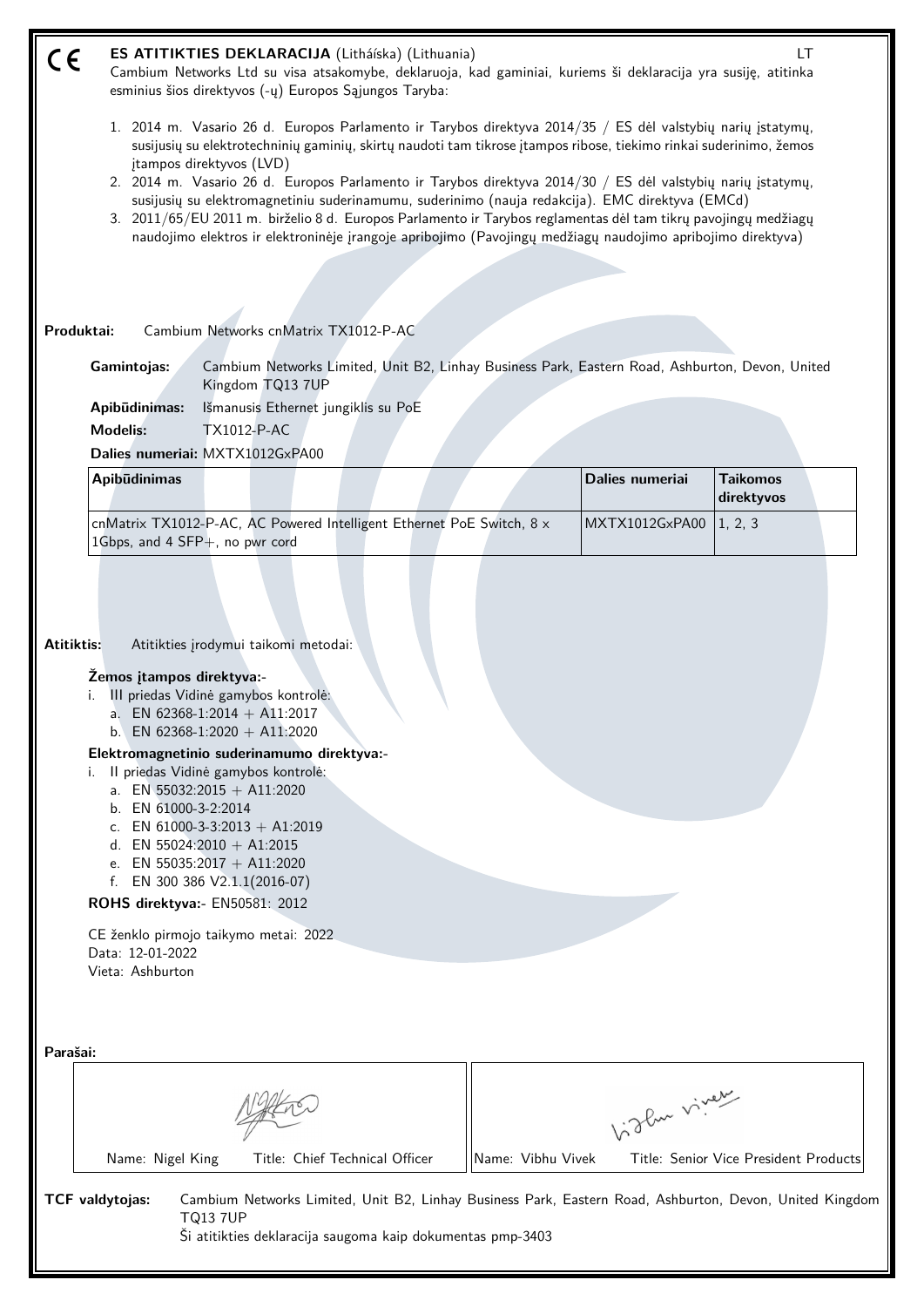| CE     | DIKJARAZZJONI TA 'KONFORMITÀ TA' L-UE (Maltneska) (Malta)<br>MT<br>Cambium Networks Ltd tiddikjara taht ir-responsabbiltà unika taghha li l-prodotti, li maghhom tirrelata din id-<br>dikjarazzjoni, jikkonformaw mar-rekwiżiti essenzjali applikabbli tad-Direttiva (jiet) li gejja Kunsill ta 'l-Unjoni Ewro-<br>pea:                                                                                                                          |                                                                                                                                                                                                                                                                                                                                                                                                                                                                                                                      |  |                   |                 |                                                                                                 |  |  |  |
|--------|--------------------------------------------------------------------------------------------------------------------------------------------------------------------------------------------------------------------------------------------------------------------------------------------------------------------------------------------------------------------------------------------------------------------------------------------------|----------------------------------------------------------------------------------------------------------------------------------------------------------------------------------------------------------------------------------------------------------------------------------------------------------------------------------------------------------------------------------------------------------------------------------------------------------------------------------------------------------------------|--|-------------------|-----------------|-------------------------------------------------------------------------------------------------|--|--|--|
|        | 1. Id-Direttiva 2014/35 / UE tal-Parlament Ewropew u tal-Kunsill tas-26 ta 'Frar 2014 dwar l-armonizzazzjoni<br>tal-liğijiet tal-Istati Membri relatati mat-tqeghid fis-suq ta' taghmir elettriku ddisinjat ghal użu f'certi limiti ta                                                                                                                                                                                                           |                                                                                                                                                                                                                                                                                                                                                                                                                                                                                                                      |  |                   |                 |                                                                                                 |  |  |  |
|        | 'vultaġġ, (LVD)<br>2. Direttiva 2014/30 / UE tal-Parlament Ewropew u tal-Kunsill tas-26 ta 'Frar 2014 dwar l-armonizzazzjoni tal-<br>liğijiet tal-Istati Membri relatati mal-kompatibilità elettromanjetika (riformulazzjoni). Direttiva EMC (EMCd)<br>3. 2011/65/EU tal-Parlament Ewropew u tal-Kunsill tat-8 ta 'Gunju 2011 dwar ir-restrizzjoni tal-użu ta' certi<br>sustanzi perikolużi fit-taghmir elettriku u elettroniku (Direttiva RoHS) |                                                                                                                                                                                                                                                                                                                                                                                                                                                                                                                      |  |                   |                 |                                                                                                 |  |  |  |
|        |                                                                                                                                                                                                                                                                                                                                                                                                                                                  |                                                                                                                                                                                                                                                                                                                                                                                                                                                                                                                      |  |                   |                 |                                                                                                 |  |  |  |
|        | Prodotti:                                                                                                                                                                                                                                                                                                                                                                                                                                        | Cambium Networks cnMatrix TX1012-P-AC                                                                                                                                                                                                                                                                                                                                                                                                                                                                                |  |                   |                 |                                                                                                 |  |  |  |
|        | Fabbrikant:                                                                                                                                                                                                                                                                                                                                                                                                                                      | Cambium Networks Limited, Unit B2, Linhay Business Park, Eastern Road, Ashburton, Devon, United<br>Kingdom TQ13 7UP                                                                                                                                                                                                                                                                                                                                                                                                  |  |                   |                 |                                                                                                 |  |  |  |
|        | Deskrizzjoni:                                                                                                                                                                                                                                                                                                                                                                                                                                    | Swicc Ethernet intelligenti b'PoE                                                                                                                                                                                                                                                                                                                                                                                                                                                                                    |  |                   |                 |                                                                                                 |  |  |  |
|        | Mudell:                                                                                                                                                                                                                                                                                                                                                                                                                                          | <b>TX1012-P-AC</b>                                                                                                                                                                                                                                                                                                                                                                                                                                                                                                   |  |                   |                 |                                                                                                 |  |  |  |
|        |                                                                                                                                                                                                                                                                                                                                                                                                                                                  | Numri ta 'parti: MXTX1012GxPA00                                                                                                                                                                                                                                                                                                                                                                                                                                                                                      |  |                   |                 |                                                                                                 |  |  |  |
|        | Deskrizzjoni                                                                                                                                                                                                                                                                                                                                                                                                                                     |                                                                                                                                                                                                                                                                                                                                                                                                                                                                                                                      |  |                   | Numri ta 'parti | Direttivi applikabbli                                                                           |  |  |  |
|        |                                                                                                                                                                                                                                                                                                                                                                                                                                                  | cnMatrix TX1012-P-AC, AC Powered Intelligent Ethernet PoE Switch, 8 x<br>1Gbps, and 4 SFP+, no pwr cord                                                                                                                                                                                                                                                                                                                                                                                                              |  |                   | MXTX1012GxPA00  | 1, 2, 3                                                                                         |  |  |  |
|        | Konformità:<br>Direttiva dwar Vultagg Baxx:-<br>b. EN 61000-3-2:2014<br>Datata: 12-01-2022<br>Poggi: Ashburton                                                                                                                                                                                                                                                                                                                                   | Metodi użati biex juru l-konformità:<br>Anness III Kontroll intern tal-produzzjoni:<br>a. EN 62368-1:2014 + A11:2017<br>b. EN 62368-1:2020 + A11:2020<br>Direttiva dwar il-Kompatibilità ElettroManjetika:-<br>Anness II Kontroll intern tal-produzzjoni:<br>a. EN 55032:2015 + A11:2020<br>c. EN 61000-3-3:2013 + A1:2019<br>d. EN 55024:2010 + A1:2015<br>e. EN 55035:2017 + A11:2020<br>f. EN 300 386 $V2.1.1(2016-07)$<br>Id-Direttiva ROHS:- EN50581: 2012<br>Sena ta 'l-ewwel applikazzjoni tal-marka CE: 2022 |  |                   |                 |                                                                                                 |  |  |  |
| Firem: |                                                                                                                                                                                                                                                                                                                                                                                                                                                  |                                                                                                                                                                                                                                                                                                                                                                                                                                                                                                                      |  |                   | Like viney      |                                                                                                 |  |  |  |
|        | Name: Nigel King                                                                                                                                                                                                                                                                                                                                                                                                                                 | Title: Chief Technical Officer                                                                                                                                                                                                                                                                                                                                                                                                                                                                                       |  | Name: Vibhu Vivek |                 | Title: Senior Vice President Products                                                           |  |  |  |
|        | Konservatur tat-TCF:                                                                                                                                                                                                                                                                                                                                                                                                                             | Kingdom TQ13 7UP<br>Din id-Dikjarazzjoni ta 'Konformità hija mahżuna bhala dokument pmp-3403                                                                                                                                                                                                                                                                                                                                                                                                                         |  |                   |                 | Cambium Networks Limited, Unit B2, Linhay Business Park, Eastern Road, Ashburton, Devon, United |  |  |  |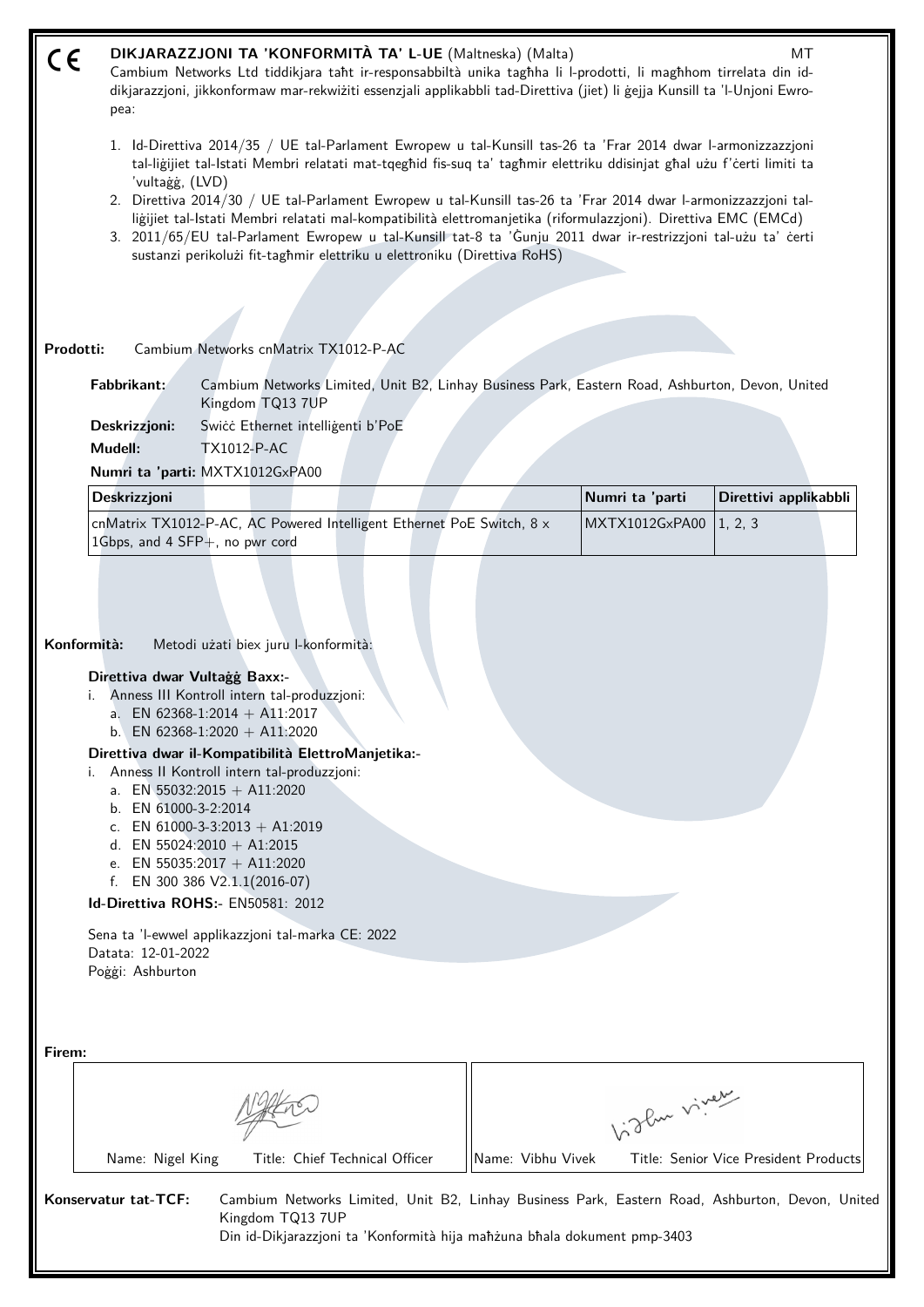bf EU-VERKLARING VAN OVEREENSTEMMING (Nederland) (the Netherlands) NL (  $\epsilon$ Cambium Networks Ltd verklaart op eigen verantwoordelijkheid dat de producten waarop deze verklaring betrekking heeft, voldoen aan de toepasselijke essentiële eisen van de volgende richtlijn (en) van de Raad van de Europese Unie:

- 1. Richtlijn 2014/35 / EU van het Europees Parlement en de Raad van 26 februari 2014 betreffende de harmonisatie van de wetgevingen van de lidstaten inzake het op de markt aanbieden van elektrisch materiaal bestemd voor gebruik binnen bepaalde spanningsgrenzen, laagspanningsrichtlijn (LVD)
- 2. Richtlijn 2014/30 / EU van het Europees Parlement en de Raad van 26 februari 2014 betreffende de harmonisatie van de wetgevingen van de lidstaten inzake elektromagnetische compatibiliteit (herschikking). EMC-richtlijn (EMCD))
- 3. 2011/65/EU van het Europees Parlement en de Raad van 8 juni 2011 betreffende de beperking van het gebruik van bepaalde gevaarlijke stoffen in elektrische en elektronische apparatuur (RoHS-richtlijn)

**Producten:** Cambium Networks cnMatrix TX1012-P-AC

**Fabrikant:** Cambium Networks Limited, Unit B2, Linhay Business Park, Eastern Road, Ashburton, Devon, United Kingdom TQ13 7UP

**Beschrijving:** Intelligente Ethernet-switch met PoE **Model:** TX1012-P-AC

**Onderdeelnummers:** MXTX1012GxPA00

| <b>Beschrijving</b>                                                                                         |  | Onderdeelnum-<br><b>Imers</b> | Toepasselijke<br><i>richtliinen</i> |
|-------------------------------------------------------------------------------------------------------------|--|-------------------------------|-------------------------------------|
| cnMatrix TX1012-P-AC, AC Powered Intelligent Ethernet PoE Switch, 8 x<br>1Gbps, and 4 SFP $+$ , no pwr cord |  | MXTX1012GxPA00   1, 2, 3      |                                     |

**Conformiteit:** Methoden die worden gebruikt om conformiteit aan te tonen:

#### **Laagspanningsrichtlijn:-**

- i. Bijlage III Interne productiecontrole:
	- a. EN 62368-1:2014 + A11:2017
	- b. EN 62368-1:2020 + A11:2020

## **Richtlijn elektromagnetische compatibiliteit:-**

- i. Bijlage II Interne productiecontrole:
	- a. EN 55032:2015 + A11:2020
	- b. EN 61000-3-2:2014
	- c. EN  $61000-3-3:2013 + A1:2019$
	- d. EN 55024:2010 + A1:2015
	- e. EN 55035:2017 + A11:2020
	- f. EN 300 386 V2.1.1(2016-07)

**ROHS-richtlijn:-** EN50581: 2012

Jaar van eerste toepassing van CE-markering: 2022 Verouderd: 12-01-2022 Plaats: Ashburton

**Handtekeningen:**

|                        |                  |                                                                                         |                   | oflue viver                                                                                     |
|------------------------|------------------|-----------------------------------------------------------------------------------------|-------------------|-------------------------------------------------------------------------------------------------|
|                        | Name: Nigel King | Title: Chief Technical Officer                                                          | Name: Vibhu Vivek | Title: Senior Vice President Products                                                           |
| Bewaarder van het TCF: |                  | Kingdom TQ13 7UP<br>Deze conformiteitsverklaring wordt opgeslagen als document pmp-3403 |                   | Cambium Networks Limited, Unit B2, Linhay Business Park, Eastern Road, Ashburton, Devon, United |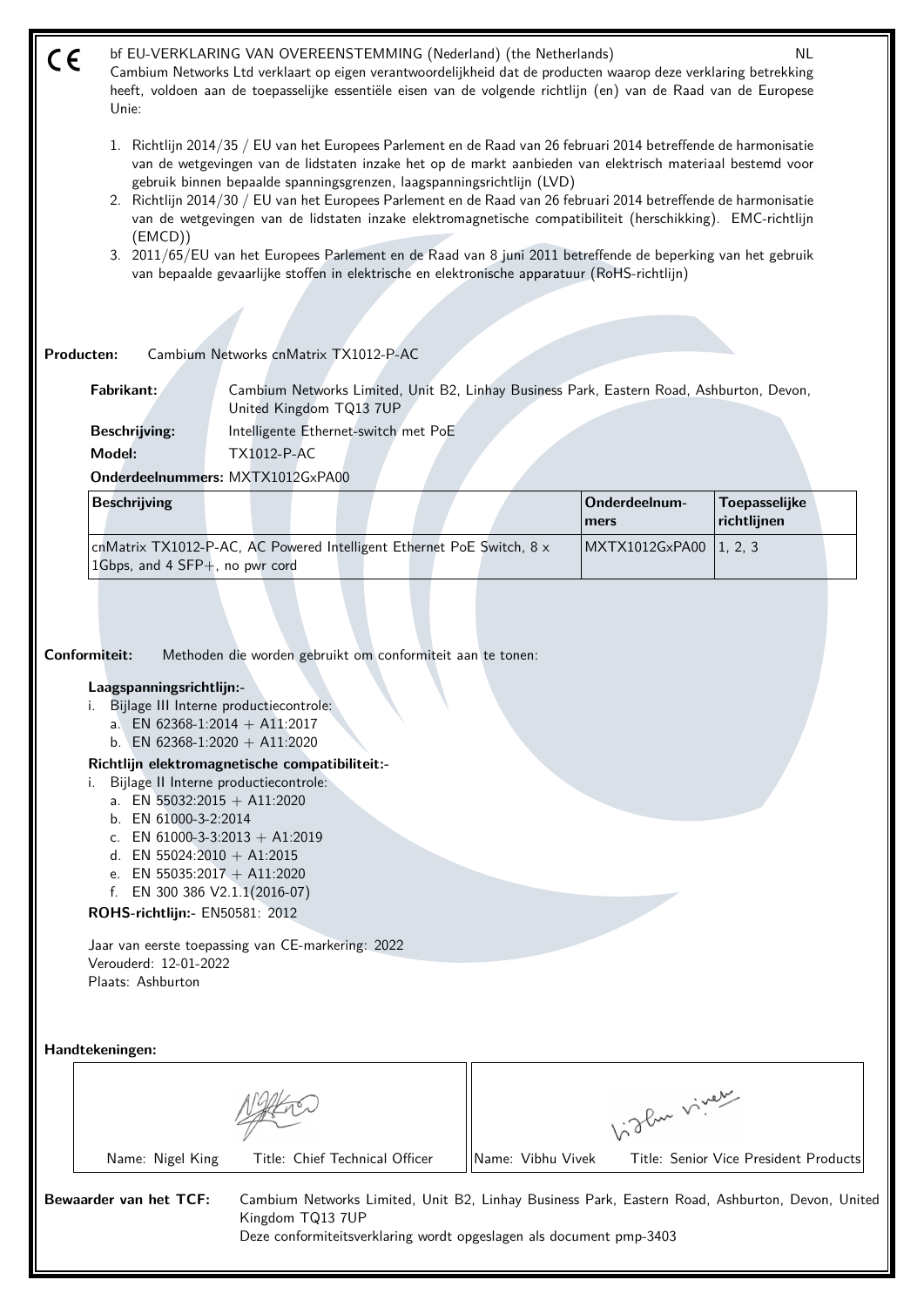| CE                                                                                                                                                                                                                                                                                                                                                                                                                                                                                                                                                                                                                                                       | EU-ERKLÆRING OM OVERENSSTEMMELSE (Norsk) (Norway)<br>NO.<br>Cambium Networks Ltd erklærer på eget ansvar at produktene som denne erklæringen vedrører, overholder de<br>gjeldende grunnleggende kravene i følgende direktiv (er) av Rådet for Den europeiske union: |                   |                       |                                       |  |  |  |
|----------------------------------------------------------------------------------------------------------------------------------------------------------------------------------------------------------------------------------------------------------------------------------------------------------------------------------------------------------------------------------------------------------------------------------------------------------------------------------------------------------------------------------------------------------------------------------------------------------------------------------------------------------|---------------------------------------------------------------------------------------------------------------------------------------------------------------------------------------------------------------------------------------------------------------------|-------------------|-----------------------|---------------------------------------|--|--|--|
| 1. Europa-Parlamentets og Rådets direktiv 2014/35 / EU av 26. februar 2014 om harmonisering av medlemsstaters<br>lovgivning om tilgjengeliggjøring på markedet av elektrisk utstyr beregnet for bruk innenfor visse spennings-<br>grenser, lavspenningsdirektiv (LVD)<br>2. Europa-Parlamentets og Rådets direktiv 2014/30 / EU av 26. februar 2014 om harmonisering av medlemsstater-<br>nes lovgivning om elektromagnetisk kompatibilitet (omarbeiding). EMC-direktivet (EMCd)<br>3. 2011/65/EU av Europaparlamentet og Rådet av 8. juni 2011 om begrensning av bruken av visse farlige stoffer<br>i elektrisk og elektronisk utstyr (RoHS-direktivet) |                                                                                                                                                                                                                                                                     |                   |                       |                                       |  |  |  |
|                                                                                                                                                                                                                                                                                                                                                                                                                                                                                                                                                                                                                                                          |                                                                                                                                                                                                                                                                     |                   |                       |                                       |  |  |  |
|                                                                                                                                                                                                                                                                                                                                                                                                                                                                                                                                                                                                                                                          |                                                                                                                                                                                                                                                                     |                   |                       |                                       |  |  |  |
| Produkter:                                                                                                                                                                                                                                                                                                                                                                                                                                                                                                                                                                                                                                               | Cambium Networks cnMatrix TX1012-P-AC                                                                                                                                                                                                                               |                   |                       |                                       |  |  |  |
| <b>Produsent:</b>                                                                                                                                                                                                                                                                                                                                                                                                                                                                                                                                                                                                                                        | Cambium Networks Limited, Unit B2, Linhay Business Park, Eastern Road, Ashburton, Devon,<br>United Kingdom TQ13 7UP                                                                                                                                                 |                   |                       |                                       |  |  |  |
| <b>Beskrivelse:</b>                                                                                                                                                                                                                                                                                                                                                                                                                                                                                                                                                                                                                                      | Intelligent Ethernet-svitsj med PoE                                                                                                                                                                                                                                 |                   |                       |                                       |  |  |  |
| Modell:                                                                                                                                                                                                                                                                                                                                                                                                                                                                                                                                                                                                                                                  | <b>TX1012-P-AC</b>                                                                                                                                                                                                                                                  |                   |                       |                                       |  |  |  |
|                                                                                                                                                                                                                                                                                                                                                                                                                                                                                                                                                                                                                                                          | Artikkelnummer: MXTX1012GxPA00                                                                                                                                                                                                                                      |                   |                       |                                       |  |  |  |
| <b>Beskrivelse</b>                                                                                                                                                                                                                                                                                                                                                                                                                                                                                                                                                                                                                                       |                                                                                                                                                                                                                                                                     |                   | <b>Artikkelnummer</b> | Gjeldende direktiver                  |  |  |  |
| 1Gbps, and 4 SFP+, no pwr cord                                                                                                                                                                                                                                                                                                                                                                                                                                                                                                                                                                                                                           | cnMatrix TX1012-P-AC, AC Powered Intelligent Ethernet PoE Switch, 8 x                                                                                                                                                                                               |                   | MXTX1012GxPA00        | 1, 2, 3                               |  |  |  |
| Overensstemmelse:<br>Metoder som brukes til å demonstrere samsvar:<br>Lavspenningsdirektivet:-<br>i. Vedlegg III Intern produksjonskontroll:<br>a. EN 62368-1:2014 + A11:2017<br>b. EN 62368-1:2020 + A11:2020<br>Elektromagnetisk kompatibilitetsdirektiv:-<br>Vedlegg II Intern produksjonskontroll:<br>a. EN 55032:2015 + A11:2020<br>b. EN 61000-3-2:2014<br>c. EN 61000-3-3:2013 + A1:2019<br>d. EN 55024:2010 + A1:2015<br>e. EN 55035:2017 + A11:2020<br>f. EN 300 386 $V2.1.1(2016-07)$<br>ROHS-direktivet:- EN50581: 2012                                                                                                                       |                                                                                                                                                                                                                                                                     |                   |                       |                                       |  |  |  |
| Datert: 12-01-2022<br>Plass: Ashburton                                                                                                                                                                                                                                                                                                                                                                                                                                                                                                                                                                                                                   | År for første påføring av CE-merket: 2022                                                                                                                                                                                                                           |                   |                       |                                       |  |  |  |
| Signaturer:                                                                                                                                                                                                                                                                                                                                                                                                                                                                                                                                                                                                                                              |                                                                                                                                                                                                                                                                     |                   |                       |                                       |  |  |  |
|                                                                                                                                                                                                                                                                                                                                                                                                                                                                                                                                                                                                                                                          |                                                                                                                                                                                                                                                                     |                   | Vigla viney           |                                       |  |  |  |
| Name: Nigel King                                                                                                                                                                                                                                                                                                                                                                                                                                                                                                                                                                                                                                         | Title: Chief Technical Officer                                                                                                                                                                                                                                      | Name: Vibhu Vivek |                       | Title: Senior Vice President Products |  |  |  |
| Keeper av TCF:                                                                                                                                                                                                                                                                                                                                                                                                                                                                                                                                                                                                                                           | Cambium Networks Limited, Unit B2, Linhay Business Park, Eastern Road, Ashburton, Devon, United Kingdom<br><b>TQ137UP</b><br>Denne samsvarserklæringen er lagret som dokument pmp-3403                                                                              |                   |                       |                                       |  |  |  |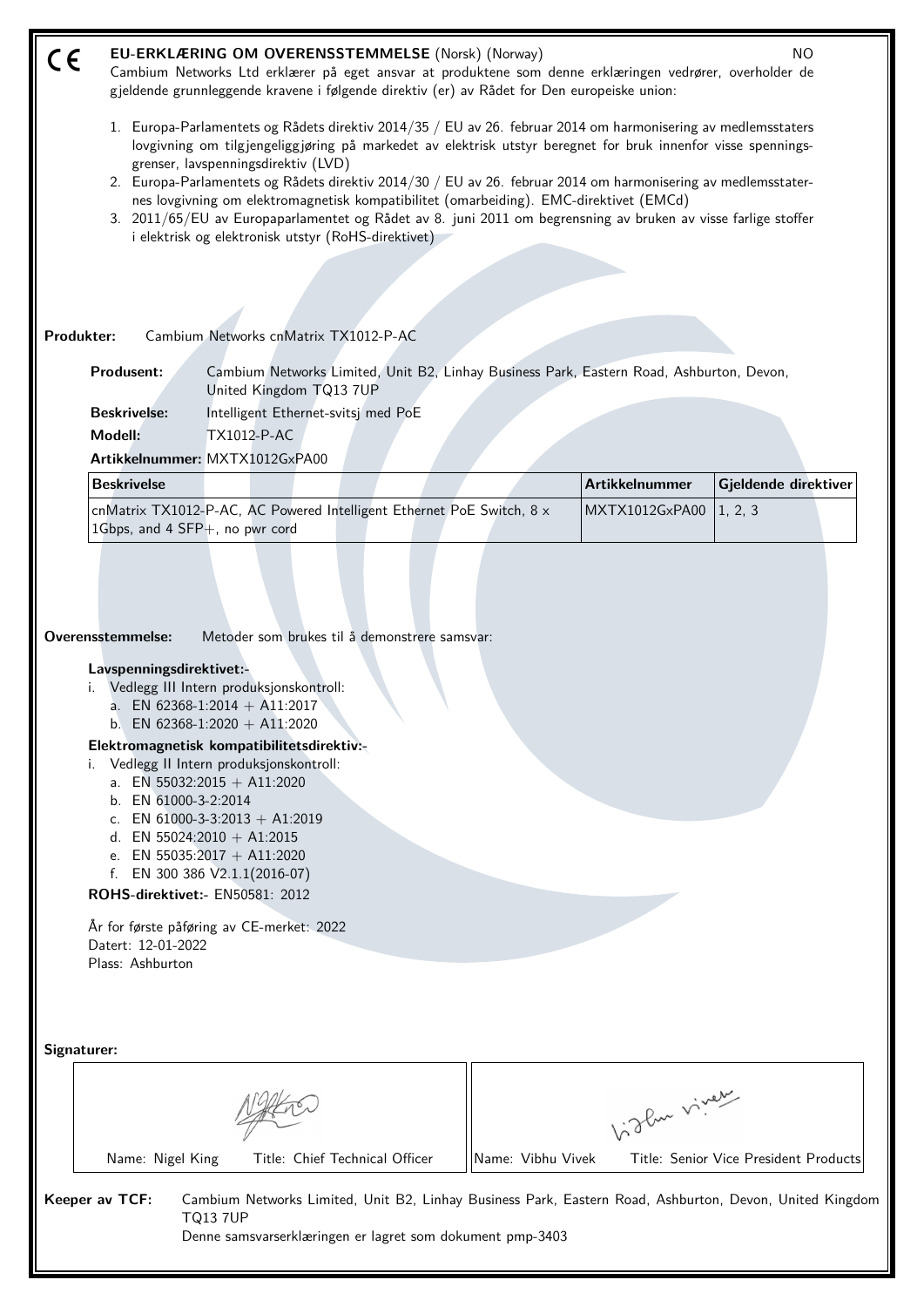| CE       | Unii Europejskiej:                                                                                                                                                                                                                                                                                                                                                                                                                                                                                                                                                                                                                                                                                                                                                                                |                                                                                                                                                                                       | DEKLARACJA ZGODNOŚCI UE (Polskie) (Poland)<br>Cambium Networks Ltd oświadcza na swoją wyłączną odpowiedzialność, że produkty, do których odnosi się niniejsza<br>deklaracja, są zgodne z mającymi zastosowanie zasadniczymi wymogami następującej dyrektywy Rady (ów) Rada |  |  |                   |                | PL                                                                                                      |  |  |
|----------|---------------------------------------------------------------------------------------------------------------------------------------------------------------------------------------------------------------------------------------------------------------------------------------------------------------------------------------------------------------------------------------------------------------------------------------------------------------------------------------------------------------------------------------------------------------------------------------------------------------------------------------------------------------------------------------------------------------------------------------------------------------------------------------------------|---------------------------------------------------------------------------------------------------------------------------------------------------------------------------------------|----------------------------------------------------------------------------------------------------------------------------------------------------------------------------------------------------------------------------------------------------------------------------|--|--|-------------------|----------------|---------------------------------------------------------------------------------------------------------|--|--|
|          | 1. Dyrektywa Parlamentu Europejskiego i Rady 2014/35 / UE z dnia 26 lutego 2014 r. W sprawie harmonizacji<br>ustawodawstw państw członkowskich odnoszących się do udostępniania na rynku sprzętu elektrycznego przez-<br>naczonego do stosowania w określonych granicach napięcia, dyrektywa w sprawie niskiego napięcia (LVD)<br>2. Dyrektywa 2014/30 / UE Parlamentu Europejskiego i Rady z dnia 26 lutego 2014 r. W sprawie harmonizacji<br>ustawodawstw państw członkowskich odnoszących się do kompatybilności elektromagnetycznej (przekształcenie).<br>Dyrektywa EMC (EMCd)<br>3. 2011/65/EU Parlamentu Europejskiego i Rady z dnia 8 czerwca 2011 r. w sprawie ograniczenia stosowania<br>niektórych niebezpiecznych substancji w sprzęcie elektrycznym i elektronicznym (dyrektywa RoHS) |                                                                                                                                                                                       |                                                                                                                                                                                                                                                                            |  |  |                   |                |                                                                                                         |  |  |
|          | Produkty:                                                                                                                                                                                                                                                                                                                                                                                                                                                                                                                                                                                                                                                                                                                                                                                         |                                                                                                                                                                                       | Cambium Networks cnMatrix TX1012-P-AC                                                                                                                                                                                                                                      |  |  |                   |                |                                                                                                         |  |  |
|          | Producent:                                                                                                                                                                                                                                                                                                                                                                                                                                                                                                                                                                                                                                                                                                                                                                                        | Kingdom TQ13 7UP                                                                                                                                                                      | Cambium Networks Limited, Unit B2, Linhay Business Park, Eastern Road, Ashburton, Devon, United                                                                                                                                                                            |  |  |                   |                |                                                                                                         |  |  |
|          | Opis:                                                                                                                                                                                                                                                                                                                                                                                                                                                                                                                                                                                                                                                                                                                                                                                             |                                                                                                                                                                                       | Inteligentny przełącznik Ethernet z PoE                                                                                                                                                                                                                                    |  |  |                   |                |                                                                                                         |  |  |
|          | Model:                                                                                                                                                                                                                                                                                                                                                                                                                                                                                                                                                                                                                                                                                                                                                                                            | <b>TX1012-P-AC</b>                                                                                                                                                                    |                                                                                                                                                                                                                                                                            |  |  |                   |                |                                                                                                         |  |  |
|          |                                                                                                                                                                                                                                                                                                                                                                                                                                                                                                                                                                                                                                                                                                                                                                                                   | Numer części: MXTX1012GxPA00                                                                                                                                                          |                                                                                                                                                                                                                                                                            |  |  |                   |                |                                                                                                         |  |  |
|          | <b>Opis</b>                                                                                                                                                                                                                                                                                                                                                                                                                                                                                                                                                                                                                                                                                                                                                                                       |                                                                                                                                                                                       |                                                                                                                                                                                                                                                                            |  |  |                   | Numer części   | Odpowiednie<br>dyrektywy                                                                                |  |  |
|          |                                                                                                                                                                                                                                                                                                                                                                                                                                                                                                                                                                                                                                                                                                                                                                                                   | 1Gbps, and 4 SFP+, no pwr cord                                                                                                                                                        | cnMatrix TX1012-P-AC, AC Powered Intelligent Ethernet PoE Switch, 8 x                                                                                                                                                                                                      |  |  |                   | MXTX1012GxPA00 | 1, 2, 3                                                                                                 |  |  |
|          | Zgodność:                                                                                                                                                                                                                                                                                                                                                                                                                                                                                                                                                                                                                                                                                                                                                                                         |                                                                                                                                                                                       | Metody stosowane do wykazania zgodności:                                                                                                                                                                                                                                   |  |  |                   |                |                                                                                                         |  |  |
|          |                                                                                                                                                                                                                                                                                                                                                                                                                                                                                                                                                                                                                                                                                                                                                                                                   | Dyrektywa niskonapięciowa:-<br>a. EN 62368-1:2014 + A11:2017<br>b. EN 62368-1:2020 + A11:2020                                                                                         | i. Załącznik III Wewnętrzna kontrola produkcji:                                                                                                                                                                                                                            |  |  |                   |                |                                                                                                         |  |  |
|          |                                                                                                                                                                                                                                                                                                                                                                                                                                                                                                                                                                                                                                                                                                                                                                                                   | a. EN 55032:2015 + A11:2020<br>b. EN 61000-3-2:2014<br>c. EN 61000-3-3:2013 + A1:2019<br>d. EN 55024:2010 + A1:2015<br>e. EN 55035:2017 + A11:2020<br>f. EN 300 386 $V2.1.1(2016-07)$ | Dyrektywa w sprawie kompatybilności elektromagnetycznej:-<br>Załącznik II Wewnętrzna kontrola produkcji:                                                                                                                                                                   |  |  |                   |                |                                                                                                         |  |  |
|          |                                                                                                                                                                                                                                                                                                                                                                                                                                                                                                                                                                                                                                                                                                                                                                                                   | Dyrektywa ROHS:- EN50581: 2012                                                                                                                                                        |                                                                                                                                                                                                                                                                            |  |  |                   |                |                                                                                                         |  |  |
|          | Przestarzały: 12-01-2022<br>Miejsce: Ashburton                                                                                                                                                                                                                                                                                                                                                                                                                                                                                                                                                                                                                                                                                                                                                    | Rok pierwszego zgłoszenia znaku CE: 2022                                                                                                                                              |                                                                                                                                                                                                                                                                            |  |  |                   |                |                                                                                                         |  |  |
| Podpisy: |                                                                                                                                                                                                                                                                                                                                                                                                                                                                                                                                                                                                                                                                                                                                                                                                   |                                                                                                                                                                                       |                                                                                                                                                                                                                                                                            |  |  |                   |                |                                                                                                         |  |  |
|          |                                                                                                                                                                                                                                                                                                                                                                                                                                                                                                                                                                                                                                                                                                                                                                                                   |                                                                                                                                                                                       |                                                                                                                                                                                                                                                                            |  |  |                   | birthe vivey   |                                                                                                         |  |  |
|          | Name: Nigel King                                                                                                                                                                                                                                                                                                                                                                                                                                                                                                                                                                                                                                                                                                                                                                                  |                                                                                                                                                                                       | Title: Chief Technical Officer                                                                                                                                                                                                                                             |  |  | Name: Vibhu Vivek |                | Title: Senior Vice President Products                                                                   |  |  |
|          | Opiekun TCF:                                                                                                                                                                                                                                                                                                                                                                                                                                                                                                                                                                                                                                                                                                                                                                                      | <b>TQ137UP</b>                                                                                                                                                                        | Niniejsza Deklaracja zgodności jest przechowywana jako dokument pmp-3403                                                                                                                                                                                                   |  |  |                   |                | Cambium Networks Limited, Unit B2, Linhay Business Park, Eastern Road, Ashburton, Devon, United Kingdom |  |  |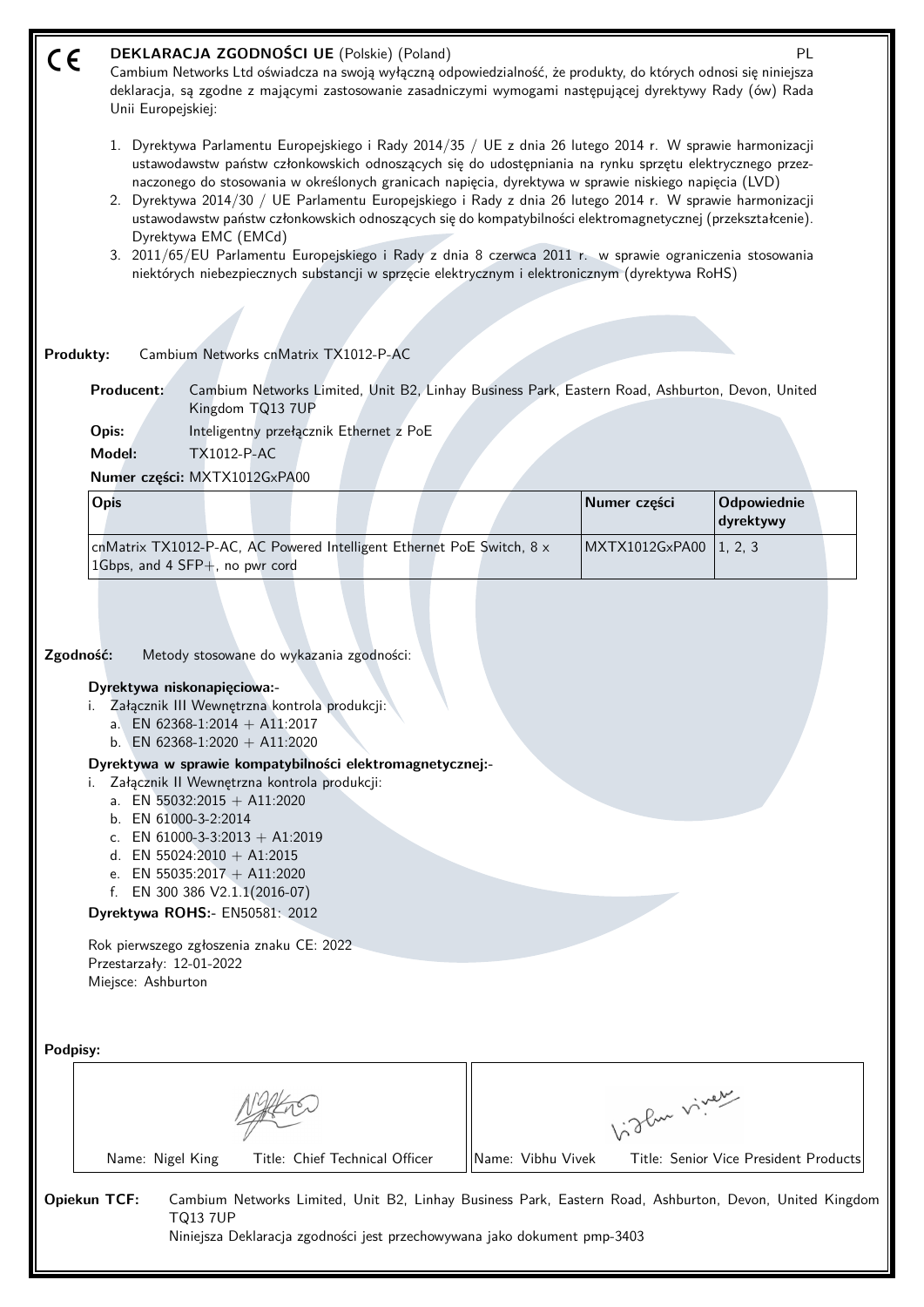#### **DECLARAÇÃO DE CONFORMIDADE DA UE** (Português) (Portugal) PT  $\epsilon$

Cambium Networks Ltd declara, sob a sua única e inteira responsabilidade, que os produtos a que esta declaração se refere estão em conformidade com os requisitos essenciais aplicáveis da (s) seguinte (s) Directiva (s) do Conselho da União Européia:

- 1. Diretiva 2014/35 / UE do Parlamento Europeu e do Conselho, de 26 de fevereiro de 2014, relativa à harmonização das legislações dos Estados-Membros respeitantes à disponibilização no mercado de material elétrico destinado a ser utilizado dentro de certos limites de tensão, Diretiva Baixa Tensão (LVD)
- 2. Diretiva 2014/30 / UE do Parlamento Europeu e do Conselho, de 26 de fevereiro de 2014, relativa à harmonização das legislações dos Estados-Membros respeitantes à compatibilidade eletromagnética (reformulação). Diretiva EMC (EMCd)
- 3. 2011/65/EU do Parlamento Europeu e do Conselho, de 8 de junho de 2011, relativa à restrição do uso de determinadas substâncias perigosas em equipamentos elétricos e eletrónicos (Diretiva RSP)

**Produtos:** Cambium Networks cnMatrix TX1012-P-AC

**Fabricante:** Cambium Networks Limited, Unit B2, Linhay Business Park, Eastern Road, Ashburton, Devon, United Kingdom TQ13 7UP

**Descrição:** Switch Ethernet Inteligente com PoE **Modelo:** TX1012-P-AC

**Números de peça:** MXTX1012GxPA00

| <b>Descricão</b>                                                                                                  |  | Números de peça          | Diretrizes<br><b>Aplicáveis</b> |  |
|-------------------------------------------------------------------------------------------------------------------|--|--------------------------|---------------------------------|--|
| cnMatrix TX1012-P-AC, AC Powered Intelligent Ethernet PoE Switch, $8 \times$<br>1Gbps, and 4 $SFP+$ , no pwr cord |  | MXTX1012GxPA00   1, 2, 3 |                                 |  |

**Conformidade:** Métodos usados para demonstrar conformidade:

### **Diretiva de baixa tensão:-**

- i. Anexo III Controle de produção interno:
	- a. EN 62368-1:2014 + A11:2017
	- b. EN 62368-1:2020 + A11:2020

#### **Diretiva de compatibilidade eletromagnética:-**

- i. Anexo II Controle de produção interno:
	- a. EN  $55032:2015 + A11:2020$
	- b. EN 61000-3-2:2014
	- c. EN 61000-3-3:2013 + A1:2019
	- d. EN 55024:2010 + A1:2015
	- e. EN 55035:2017 + A11:2020
	- f. EN 300 386 V2.1.1(2016-07)
- **Diretriz ROHS:-** EN50581: 2012

Ano da primeira aplicação da marca CE: 2022 Datado: 12-01-2022 Lugar: Ashburton

**Assinaturas:**

|                  |                                |                   | - Pur viver                                                                                             |
|------------------|--------------------------------|-------------------|---------------------------------------------------------------------------------------------------------|
| Name: Nigel King | Title: Chief Technical Officer | Name: Vibhu Vivek | Title: Senior Vice President Products                                                                   |
| Guardião do TCF: |                                |                   | Cambium Networks Limited, Unit B2, Linhay Business Park, Eastern Road, Ashburton, Devon, United Kingdom |

TQ13 7UP Esta Declaração de Conformidade é armazenada como documento pmp-3403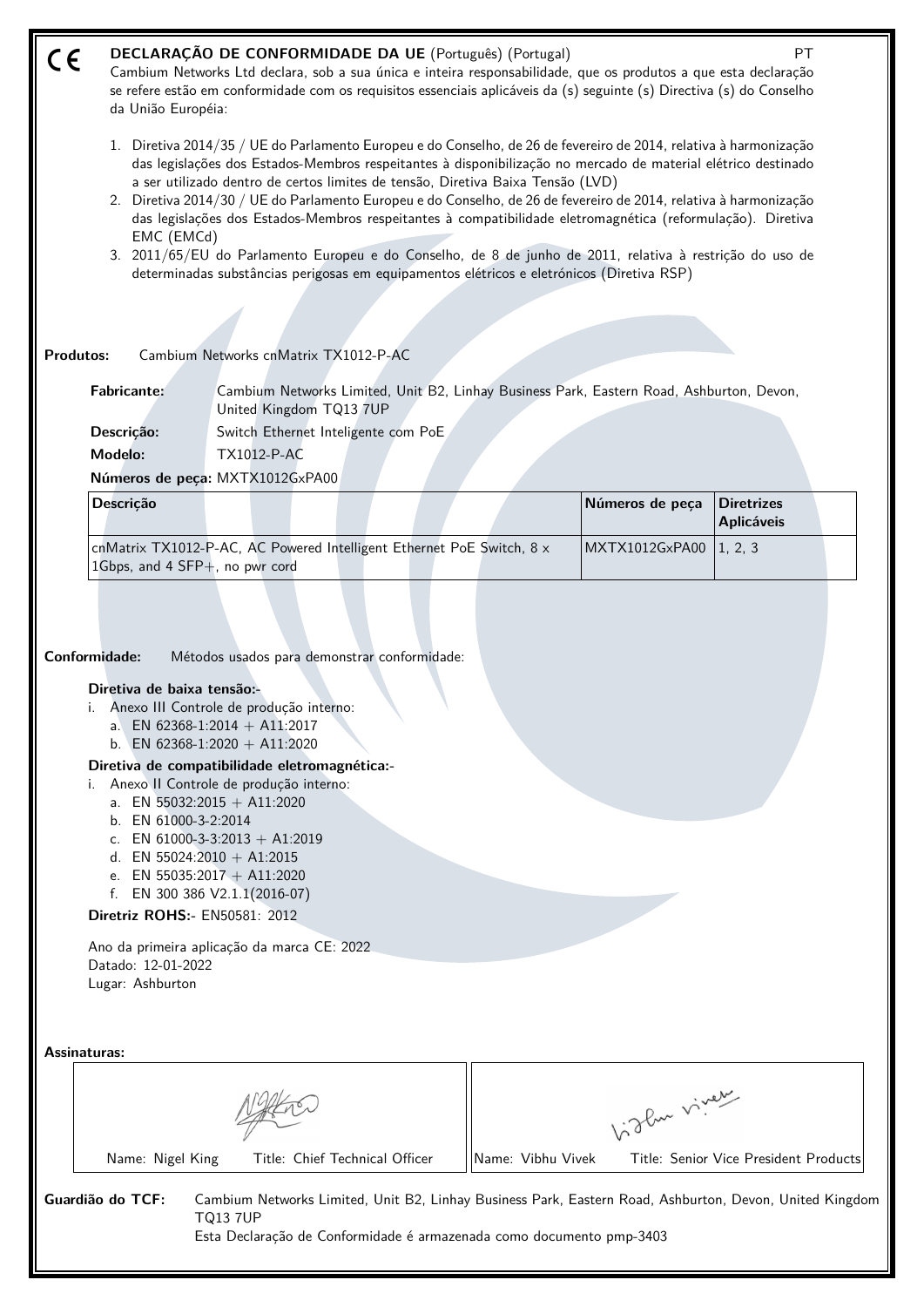| CE         |                                                                                                                                                                                                                                                                                                                                                                                       | <b>DECLARATIA DE CONFORMITATE A UE</b> (Română) (Romania)                                                                                                                                                                                                                                                                                                                                                                                                                                                                                                                                                                                                                                                                                                                 |                   |                     | <b>RO</b>                             |
|------------|---------------------------------------------------------------------------------------------------------------------------------------------------------------------------------------------------------------------------------------------------------------------------------------------------------------------------------------------------------------------------------------|---------------------------------------------------------------------------------------------------------------------------------------------------------------------------------------------------------------------------------------------------------------------------------------------------------------------------------------------------------------------------------------------------------------------------------------------------------------------------------------------------------------------------------------------------------------------------------------------------------------------------------------------------------------------------------------------------------------------------------------------------------------------------|-------------------|---------------------|---------------------------------------|
|            |                                                                                                                                                                                                                                                                                                                                                                                       | Cambium Networks Ltd declară pe răspunderea sa exclusivă că produsele la care se referă această declarație sunt<br>conforme cu cerințele esențiale aplicabile din următoarea directivă (directive) a Consiliul Uniunii Europene:                                                                                                                                                                                                                                                                                                                                                                                                                                                                                                                                          |                   |                     |                                       |
|            |                                                                                                                                                                                                                                                                                                                                                                                       | 1. Directiva 2014/35 / UE a Parlamentului European și a Consiliului din 26 februarie 2014 privind armonizarea<br>legislațiilor statelor membre referitoare la punerea la dispoziție pe piață a echipamentelor electrice destinate<br>utilizării în anumite limite de tensiune, Directiva privind tensiunea joasă (LVD)<br>2. Directiva 2014/30 / UE a Parlamentului European și a Consiliului din 26 februarie 2014 privind armonizarea<br>legislațiilor statelor membre referitoare la compatibilitatea electromagnetică (reformare). Directiva EMC (EMCd)<br>3. 2011/65/EU al Parlamentului European și al Consiliului din 8 iunie 2011 privind restricționarea utilizării anumitor<br>substanțe periculoase în echipamentele electrice și electronice (Directiva RoHS) |                   |                     |                                       |
| Produse:   |                                                                                                                                                                                                                                                                                                                                                                                       | Cambium Networks cnMatrix TX1012-P-AC                                                                                                                                                                                                                                                                                                                                                                                                                                                                                                                                                                                                                                                                                                                                     |                   |                     |                                       |
|            | Producător:                                                                                                                                                                                                                                                                                                                                                                           | Cambium Networks Limited, Unit B2, Linhay Business Park, Eastern Road, Ashburton, Devon,<br>United Kingdom TQ13 7UP                                                                                                                                                                                                                                                                                                                                                                                                                                                                                                                                                                                                                                                       |                   |                     |                                       |
|            | <b>Descriere:</b>                                                                                                                                                                                                                                                                                                                                                                     | Comutator Ethernet inteligent cu PoE                                                                                                                                                                                                                                                                                                                                                                                                                                                                                                                                                                                                                                                                                                                                      |                   |                     |                                       |
|            | Model:                                                                                                                                                                                                                                                                                                                                                                                | <b>TX1012-P-AC</b>                                                                                                                                                                                                                                                                                                                                                                                                                                                                                                                                                                                                                                                                                                                                                        |                   |                     |                                       |
|            |                                                                                                                                                                                                                                                                                                                                                                                       | Numere de numere: MXTX1012GxPA00                                                                                                                                                                                                                                                                                                                                                                                                                                                                                                                                                                                                                                                                                                                                          |                   |                     |                                       |
|            | <b>Descriere</b>                                                                                                                                                                                                                                                                                                                                                                      |                                                                                                                                                                                                                                                                                                                                                                                                                                                                                                                                                                                                                                                                                                                                                                           |                   | Numere de<br>numere | <b>Directivele</b><br>aplicabile      |
|            | 1Gbps, and 4 SFP+, no pwr cord                                                                                                                                                                                                                                                                                                                                                        | cnMatrix TX1012-P-AC, AC Powered Intelligent Ethernet PoE Switch, 8 x                                                                                                                                                                                                                                                                                                                                                                                                                                                                                                                                                                                                                                                                                                     |                   | MXTX1012GxPA00      | 1, 2, 3                               |
| i.         | Directiva privind tensiunea joasă:-<br>a. EN 62368-1:2014 + A11:2017<br>b. EN 62368-1:2020 + A11:2020<br>a. EN 55032:2015 + A11:2020<br>b. EN 61000-3-2:2014<br>C.<br>d. EN 55024:2010 + A1:2015<br>e. EN 55035:2017 + A11:2020<br>f. EN 300 386 $V2.1.1(2016-07)$<br>Directiva ROHS:- EN50581: 2012<br>Anul primei aplicări a mărcii CE: 2022<br>Datat: 12-01-2022<br>Loc: Ashburton | Metode utilizate pentru demonstrarea conformității:<br>Anexa III Controlul intern al producției:<br>Directiva privind compatibilitatea electromagnetică:-<br>Anexa II Controlul intern al producției:<br>EN 61000-3-3:2013 + A1:2019                                                                                                                                                                                                                                                                                                                                                                                                                                                                                                                                      |                   |                     |                                       |
| Semnături: |                                                                                                                                                                                                                                                                                                                                                                                       |                                                                                                                                                                                                                                                                                                                                                                                                                                                                                                                                                                                                                                                                                                                                                                           |                   |                     |                                       |
|            |                                                                                                                                                                                                                                                                                                                                                                                       |                                                                                                                                                                                                                                                                                                                                                                                                                                                                                                                                                                                                                                                                                                                                                                           |                   | birthe viver        |                                       |
|            | Name: Nigel King                                                                                                                                                                                                                                                                                                                                                                      | Title: Chief Technical Officer                                                                                                                                                                                                                                                                                                                                                                                                                                                                                                                                                                                                                                                                                                                                            | Name: Vibhu Vivek |                     | Title: Senior Vice President Products |
|            | <b>Administrator al TCF:</b>                                                                                                                                                                                                                                                                                                                                                          | Cambium Networks Limited, Unit B2, Linhay Business Park, Eastern Road, Ashburton, Devon, United<br>Kingdom TQ13 7UP<br>Această Declarație de Conformitate este stocată ca document pmp-3403                                                                                                                                                                                                                                                                                                                                                                                                                                                                                                                                                                               |                   |                     |                                       |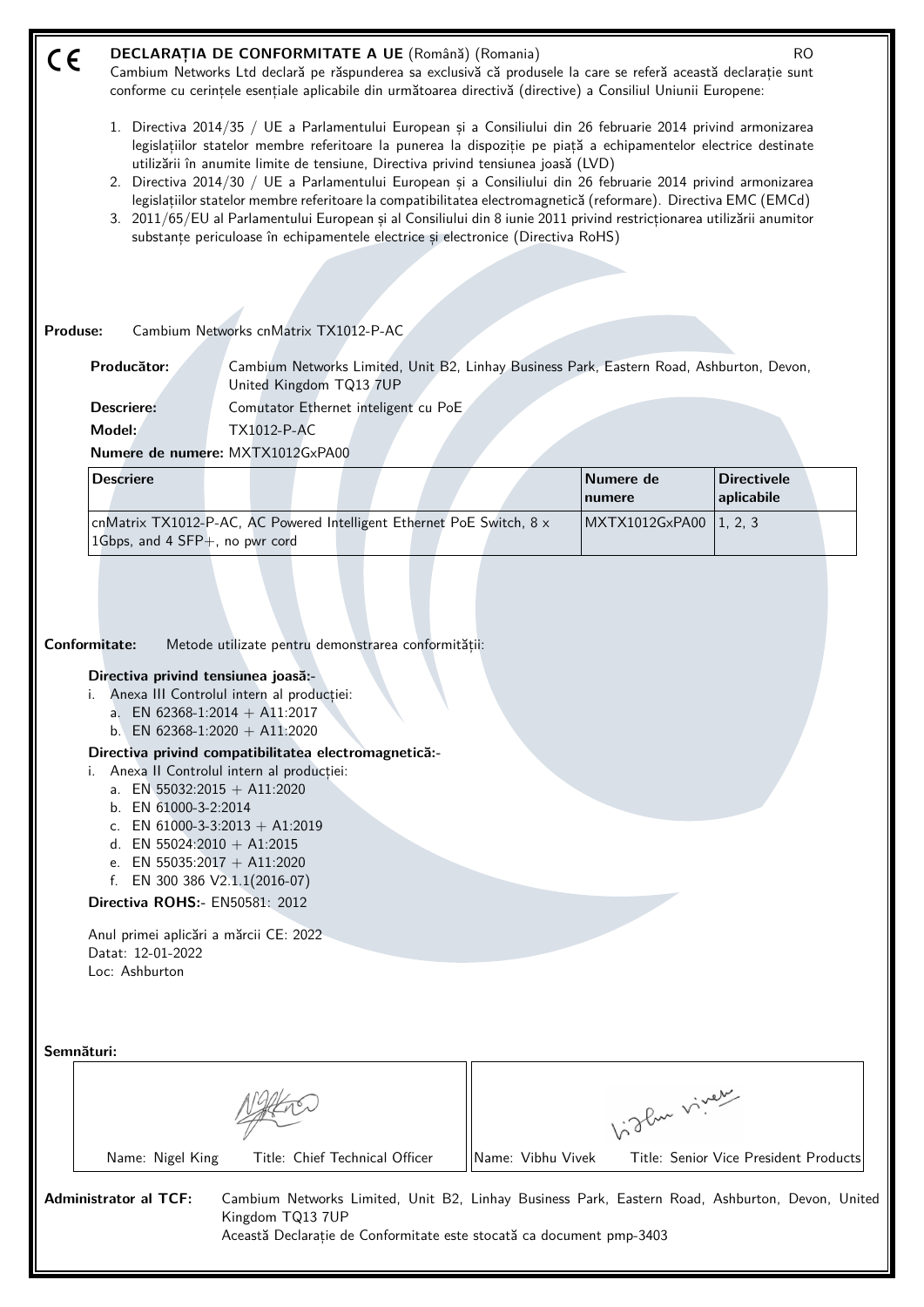| C€        |                                                                               |                                                    |                                                                                                                                                                                                                                                                                                                                                                                                                                                                | EÚ VYHLÁSENIE O ZHODE (Slovenský) (Slovakia)                                                                                                                                                                                                                                        |                   |             |                | SK                                    |  |
|-----------|-------------------------------------------------------------------------------|----------------------------------------------------|----------------------------------------------------------------------------------------------------------------------------------------------------------------------------------------------------------------------------------------------------------------------------------------------------------------------------------------------------------------------------------------------------------------------------------------------------------------|-------------------------------------------------------------------------------------------------------------------------------------------------------------------------------------------------------------------------------------------------------------------------------------|-------------------|-------------|----------------|---------------------------------------|--|
|           |                                                                               |                                                    |                                                                                                                                                                                                                                                                                                                                                                                                                                                                | Cambium Networks Ltd vyhlasuje na svoju vlastnú zodpovednosť, že výrobky, na ktoré sa vzťahuje toto vyhlásenie,<br>sú v súlade s platnými základnými požiadavkami nasledujúcej smernice (-ov) Rady Európskej únie:                                                                  |                   |             |                |                                       |  |
|           |                                                                               |                                                    |                                                                                                                                                                                                                                                                                                                                                                                                                                                                |                                                                                                                                                                                                                                                                                     |                   |             |                |                                       |  |
|           |                                                                               |                                                    |                                                                                                                                                                                                                                                                                                                                                                                                                                                                | 1. Smernica Európskeho parlamentu a Rady 2014/35 / EÚ z 26. februára 2014 o zosúladení právnych predpisov<br>členských štátov týkajúcich sa sprístupnenia elektrických zariadení určených na používanie v rámci určitých<br>limitov napätia na trhu, smernice o nízkom napätí (LVD) |                   |             |                |                                       |  |
|           |                                                                               |                                                    |                                                                                                                                                                                                                                                                                                                                                                                                                                                                | 2. Smernica Európskeho parlamentu a Rady 2014/30 / EÚ z 26. februára 2014 o zosúladení právnych predpisov                                                                                                                                                                           |                   |             |                |                                       |  |
|           |                                                                               |                                                    |                                                                                                                                                                                                                                                                                                                                                                                                                                                                | členských štátov týkajúcich sa elektromagnetickej kompatibility (prepracované znenie). Smernica EMC (EMCd)<br>3. 2011/65/EU Európskeho parlamentu a Rady z 8. júna 2011 o obmedzení používania určitých nebezpečných                                                                |                   |             |                |                                       |  |
|           |                                                                               |                                                    |                                                                                                                                                                                                                                                                                                                                                                                                                                                                | látok v elektrických a elektronických zariadeniach (smernica o ONL)                                                                                                                                                                                                                 |                   |             |                |                                       |  |
|           |                                                                               |                                                    |                                                                                                                                                                                                                                                                                                                                                                                                                                                                |                                                                                                                                                                                                                                                                                     |                   |             |                |                                       |  |
|           |                                                                               |                                                    |                                                                                                                                                                                                                                                                                                                                                                                                                                                                |                                                                                                                                                                                                                                                                                     |                   |             |                |                                       |  |
| Produkty: |                                                                               |                                                    | Cambium Networks cnMatrix TX1012-P-AC                                                                                                                                                                                                                                                                                                                                                                                                                          |                                                                                                                                                                                                                                                                                     |                   |             |                |                                       |  |
|           | Výrobca:                                                                      |                                                    | Kingdom TQ13 7UP                                                                                                                                                                                                                                                                                                                                                                                                                                               | Cambium Networks Limited, Unit B2, Linhay Business Park, Eastern Road, Ashburton, Devon, United                                                                                                                                                                                     |                   |             |                |                                       |  |
|           | Popis:                                                                        |                                                    | Inteligentný ethernetový prepínač s PoE                                                                                                                                                                                                                                                                                                                                                                                                                        |                                                                                                                                                                                                                                                                                     |                   |             |                |                                       |  |
|           | Model:                                                                        | <b>TX1012-P-AC</b>                                 |                                                                                                                                                                                                                                                                                                                                                                                                                                                                |                                                                                                                                                                                                                                                                                     |                   |             |                |                                       |  |
|           | Čísla častí: MXTX1012GxPA00                                                   |                                                    |                                                                                                                                                                                                                                                                                                                                                                                                                                                                |                                                                                                                                                                                                                                                                                     |                   |             |                |                                       |  |
|           | <b>Popis</b>                                                                  |                                                    |                                                                                                                                                                                                                                                                                                                                                                                                                                                                |                                                                                                                                                                                                                                                                                     |                   | Čísla častí |                | <b>Uplatniteľné</b><br>smernice       |  |
|           |                                                                               | 1Gbps, and 4 SFP+, no pwr cord                     |                                                                                                                                                                                                                                                                                                                                                                                                                                                                | cnMatrix TX1012-P-AC, AC Powered Intelligent Ethernet PoE Switch, 8 x                                                                                                                                                                                                               |                   |             | MXTX1012GxPA00 | 1, 2, 3                               |  |
| Zhoda:    | Smernica o nízkom napätí:-<br>i.<br>Datovaný: 12-01-2022<br>Miesto: Ashburton | b. EN 61000-3-2:2014<br>d. EN 55024:2010 + A1:2015 | Metódy používané na preukázanie zhody:<br>Príloha III Vnútorná kontrola výroby:<br>a. EN 62368-1:2014 + A11:2017<br>b. EN 62368-1:2020 + A11:2020<br>Smernica o elektromagnetickej kompatibilite:-<br>Príloha II Vnútorná kontrola výroby:<br>a. EN 55032:2015 + A11:2020<br>c. EN 61000-3-3:2013 + A1:2019<br>e. EN 55035:2017 + A11:2020<br>f. EN 300 386 $V2.1.1(2016-07)$<br><b>Smernica ROHS:- EN50581: 2012</b><br>Rok prvého uplatnenia značky CE: 2022 |                                                                                                                                                                                                                                                                                     |                   |             |                |                                       |  |
| Podpisy:  |                                                                               |                                                    |                                                                                                                                                                                                                                                                                                                                                                                                                                                                |                                                                                                                                                                                                                                                                                     |                   |             |                |                                       |  |
|           |                                                                               |                                                    |                                                                                                                                                                                                                                                                                                                                                                                                                                                                |                                                                                                                                                                                                                                                                                     |                   |             |                |                                       |  |
|           |                                                                               |                                                    |                                                                                                                                                                                                                                                                                                                                                                                                                                                                |                                                                                                                                                                                                                                                                                     |                   |             | higher viney   |                                       |  |
|           |                                                                               | Name: Nigel King                                   |                                                                                                                                                                                                                                                                                                                                                                                                                                                                | Title: Chief Technical Officer                                                                                                                                                                                                                                                      | Name: Vibhu Vivek |             |                | Title: Senior Vice President Products |  |
|           | Strážca TCF:                                                                  |                                                    |                                                                                                                                                                                                                                                                                                                                                                                                                                                                | Cambium Networks Limited, Unit B2, Linhay Business Park, Eastern Road, Ashburton, Devon, United Kingdom TQ13                                                                                                                                                                        |                   |             |                |                                       |  |
|           |                                                                               | 7UP                                                |                                                                                                                                                                                                                                                                                                                                                                                                                                                                | Toto vyhlásenie o zhode sa ukladá ako dokument pmp-3403                                                                                                                                                                                                                             |                   |             |                |                                       |  |
|           |                                                                               |                                                    |                                                                                                                                                                                                                                                                                                                                                                                                                                                                |                                                                                                                                                                                                                                                                                     |                   |             |                |                                       |  |
|           |                                                                               |                                                    |                                                                                                                                                                                                                                                                                                                                                                                                                                                                |                                                                                                                                                                                                                                                                                     |                   |             |                |                                       |  |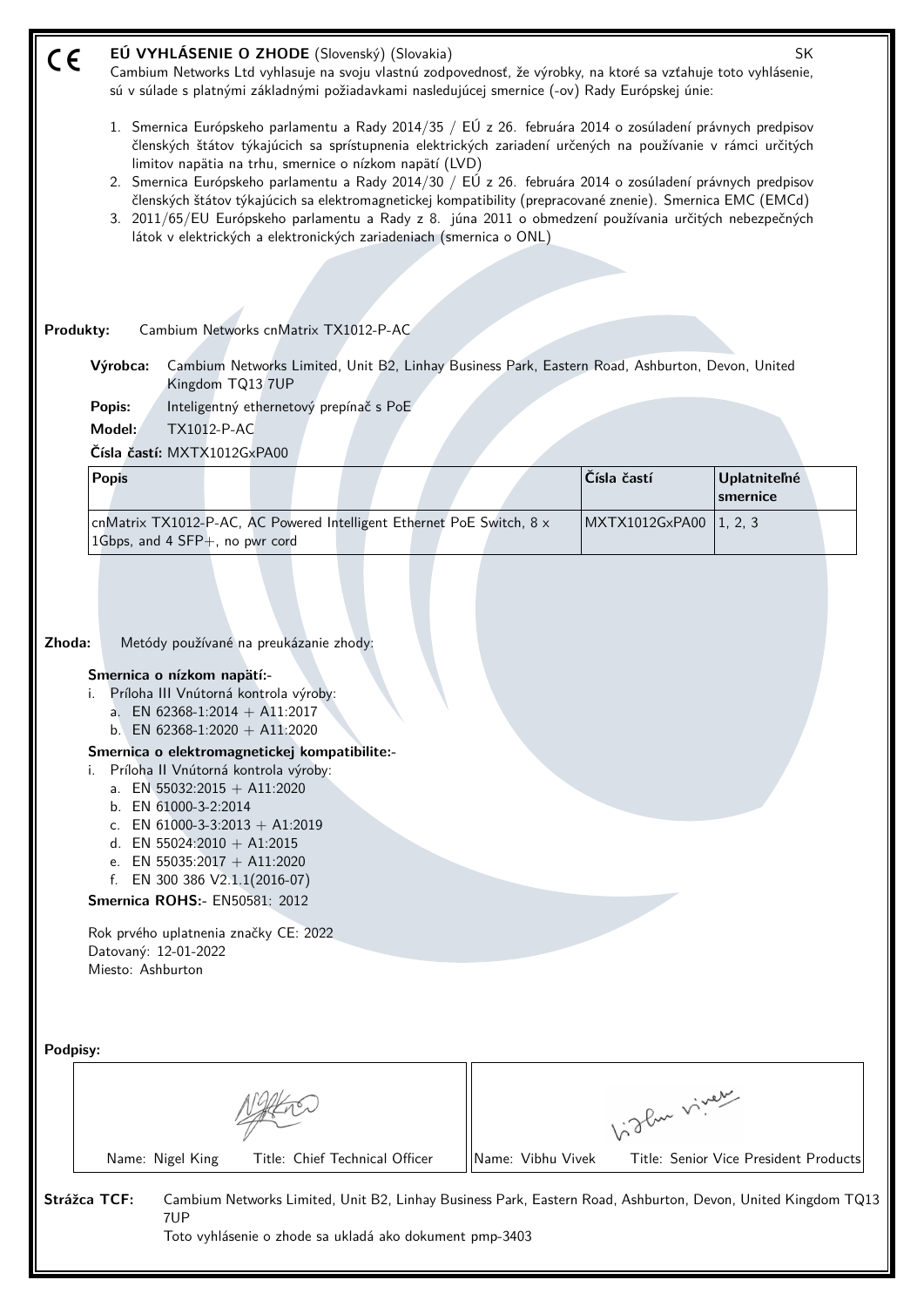| $\epsilon$ | EÚ VYHLÁSENIE O ZHODE (Slovenija) (Slovenia)<br>Cambium Networks Ltd s svojo izključno odgovornostjo izjavlja, da so proizvodi, na katere se nanaša ta izjava, v<br>skladu z veljavnimi bistvenimi zahtevami naslednje direktive (direktiv) Svet Evropske unije:                                                                                                                                                                                                                                                                                                                                                                               |                   |                | SI                                    |
|------------|------------------------------------------------------------------------------------------------------------------------------------------------------------------------------------------------------------------------------------------------------------------------------------------------------------------------------------------------------------------------------------------------------------------------------------------------------------------------------------------------------------------------------------------------------------------------------------------------------------------------------------------------|-------------------|----------------|---------------------------------------|
|            | 1. Direktiva 2014/35 / EU Evropskega parlamenta in Sveta z dne 26. februarja 2014 o usklajevanju zakonodaje<br>držav članic o dajanju na trg električne opreme, ki je namenjena uporabi v določenih mejah napetosti, nizkon-<br>apetostni direktivi (LVD)<br>2. Direktiva 2014/30 / EU Evropskega parlamenta in Sveta z dne 26. februarja 2014 o usklajevanju zakonodaje<br>držav članic v zvezi z elektromagnetno združljivostjo (prenovitev). EMC direktiva (EMCd)<br>3. 2011/65/EU Evropskega parlamenta in Sveta z dne 8. junija 2011 o omejevanju uporabe nekaterih nevarnih<br>snovi v električni in elektronski opremi (direktiva RoHS) |                   |                |                                       |
|            |                                                                                                                                                                                                                                                                                                                                                                                                                                                                                                                                                                                                                                                |                   |                |                                       |
|            |                                                                                                                                                                                                                                                                                                                                                                                                                                                                                                                                                                                                                                                |                   |                |                                       |
| Izdelki:   | Cambium Networks cnMatrix TX1012-P-AC                                                                                                                                                                                                                                                                                                                                                                                                                                                                                                                                                                                                          |                   |                |                                       |
|            | Cambium Networks Limited, Unit B2, Linhay Business Park, Eastern Road, Ashburton, Devon, United<br>Proizvajalec:<br>Kingdom TQ13 7UP                                                                                                                                                                                                                                                                                                                                                                                                                                                                                                           |                   |                |                                       |
|            | Inteligentno Ethernet stikalo s PoE<br>Opis:                                                                                                                                                                                                                                                                                                                                                                                                                                                                                                                                                                                                   |                   |                |                                       |
|            | Model:<br><b>TX1012-P-AC</b>                                                                                                                                                                                                                                                                                                                                                                                                                                                                                                                                                                                                                   |                   |                |                                       |
|            | Številke delov: MXTX1012GxPA00                                                                                                                                                                                                                                                                                                                                                                                                                                                                                                                                                                                                                 |                   |                |                                       |
|            | Opis                                                                                                                                                                                                                                                                                                                                                                                                                                                                                                                                                                                                                                           |                   | Številke delov | Veljavne direktive                    |
|            | cnMatrix TX1012-P-AC, AC Powered Intelligent Ethernet PoE Switch, 8 x<br>1Gbps, and 4 SFP+, no pwr cord                                                                                                                                                                                                                                                                                                                                                                                                                                                                                                                                        |                   | MXTX1012GxPA00 | 1, 2, 3                               |
|            | Skladnost:<br>Metode, uporabljene za dokazovanje skladnosti:<br>Direktiva o nizki napetosti:-<br>Priloga III Notranji nadzor proizvodnje:<br>i.<br>a. EN 62368-1:2014 + A11:2017<br>b. EN 62368-1:2020 + A11:2020<br>Direktiva o elektromagnetni združljivosti:-<br>Priloga II Notranji nadzor proizvodnje:<br>i.<br>a. EN 55032:2015 + A11:2020<br>b. EN 61000-3-2:2014<br>c. EN 61000-3-3:2013 + A1:2019<br>d. EN 55024:2010 + A1:2015<br>e. EN 55035:2017 + A11:2020<br>EN 300 386 V2.1.1(2016-07)<br>f.<br><b>ROHS direktiva:</b> - EN50581: 2012<br>Leto prve prijave oznake CE: 2022<br>Dated: 12-01-2022<br>Kraj: Ashburton             |                   |                |                                       |
| Podpisi:   |                                                                                                                                                                                                                                                                                                                                                                                                                                                                                                                                                                                                                                                |                   | birler viney   |                                       |
|            | Name: Nigel King<br>Title: Chief Technical Officer                                                                                                                                                                                                                                                                                                                                                                                                                                                                                                                                                                                             | Name: Vibhu Vivek |                | Title: Senior Vice President Products |
|            | <b>Skrbnik TCF:</b><br>Cambium Networks Limited, Unit B2, Linhay Business Park, Eastern Road, Ashburton, Devon, United Kingdom TQ13<br>7UP<br>Ta izjava o skladnosti je shranjena kot dokument pmp-3403                                                                                                                                                                                                                                                                                                                                                                                                                                        |                   |                |                                       |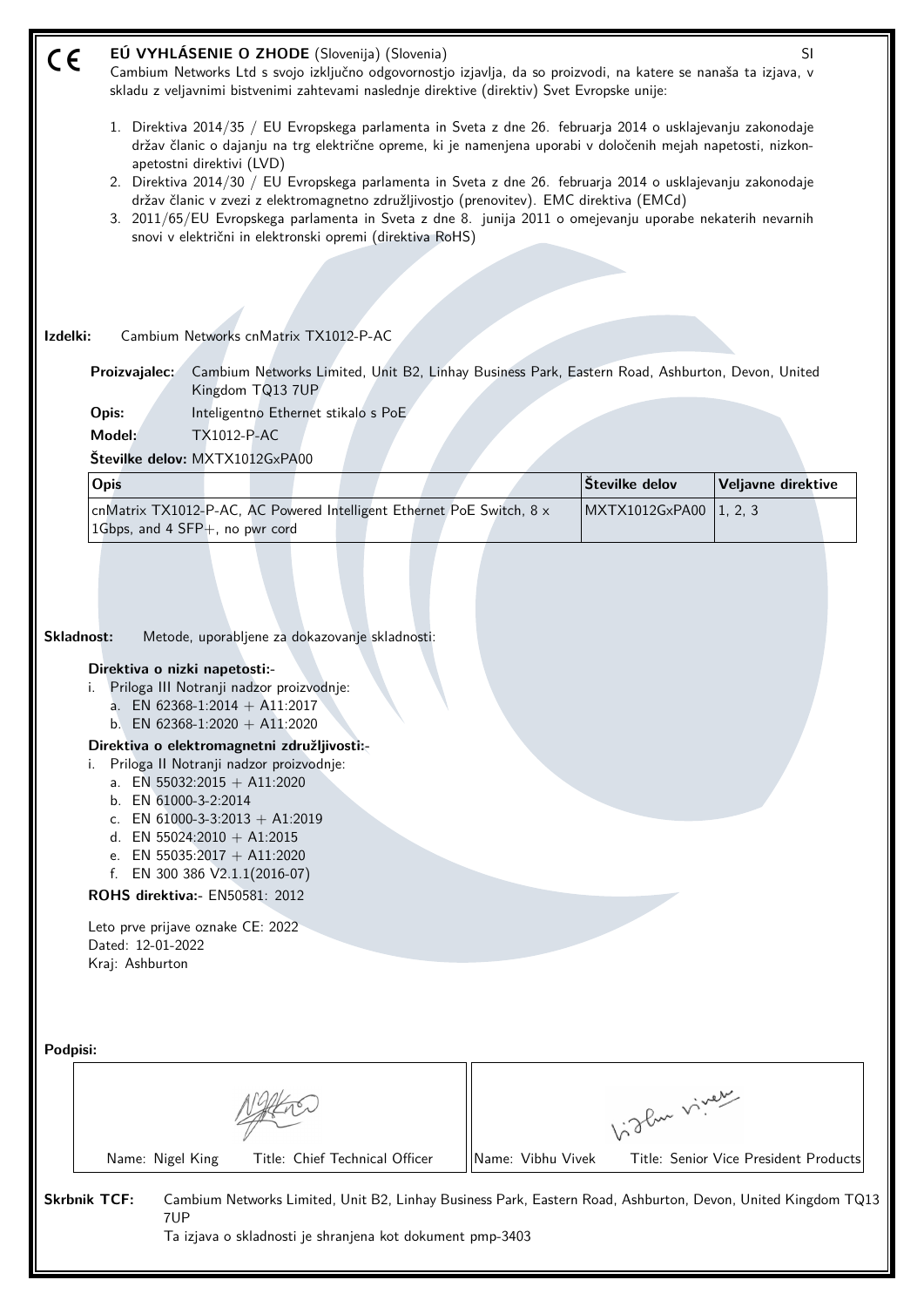# **DECLARACIÓN DE CONFORMIDAD DE LA UE** (Español) (Spain) **ES** ( E Cambium Networks Ltd declara bajo su exclusiva responsabilidad que los productos a los que se refiere la presente declaración se ajustan a los requisitos esenciales aplicables de la (s) siguiente (s) Directiva (s) del Consejo de la Unión Europea: 1. Directiva 2014/35 / UE del Parlamento Europeo y del Consejo, de 26 de febrero de 2014, sobre la armonización de las leyes de los Estados miembros sobre la comercialización de equipos eléctricos diseñados para su uso dentro de ciertos límites de voltaje, Directiva de bajo voltaje (LVD) 2. Directiva 2014/30 / UE del Parlamento Europeo y del Consejo, de 26 de febrero de 2014, sobre la armonización de las legislaciones de los Estados miembros sobre compatibilidad electromagnética (versión refundida). Directiva EMC (EMCd) 3. 2011/65/EU del Parlamento Europeo y del Consejo, de 8 de junio de 2011, sobre la restricción del uso de determinadas sustancias peligrosas en aparatos eléctricos y electrónicos (Directiva RoHS) **Productos:** Cambium Networks cnMatrix TX1012-P-AC **Fabricante:** Cambium Networks Limited, Unit B2, Linhay Business Park, Eastern Road, Ashburton, Devon, United Kingdom TQ13 7UP **Descripción:** Conmutador Ethernet inteligente con PoE **Modelo:** TX1012-P-AC **Números de parte:** MXTX1012GxPA00 **Descripción Números de parte Directivas aplicables** MXTX1012GxPA00 | 1, 2, 3 cnMatrix TX1012-P-AC, AC Powered Intelligent Ethernet PoE Switch, 8 x 1Gbps, and 4 SFP+, no pwr cord **Conformidad:** Métodos utilizados para demostrar la conformidad: **Directiva de bajo voltaje:** i. Anexo III Control interno de la producción: a. EN 62368-1:2014 + A11:2017 b. EN 62368-1:2020 + A11:2020 **Directiva de Compatibilidad Electromagnética:** i. Anexo II Control interno de la producción: a. EN 55032:2015 + A11:2020 b. EN 61000-3-2:2014 c. EN 61000-3-3:2013 + A1:2019 d. EN 55024:2010 + A1:2015 e. EN 55035:2017 + A11:2020 f. EN 300 386 V2.1.1(2016-07) **Directiva ROHS:-** EN50581: 2012 Año de la primera aplicación de la marca CE: 2022 Anticuado: 12-01-2022 Sitio: Ashburton **Firmas:** Vidler viney

Name: Nigel King Title: Chief Technical Officer ||Name: Vibhu Vivek Title: Senior Vice President Products

**Guardián del TCF:** Cambium Networks Limited, Unit B2, Linhay Business Park, Eastern Road, Ashburton, Devon, United Kingdom TQ13 7UP

Esta Declaración de conformidad se almacena como documento pmp-3403